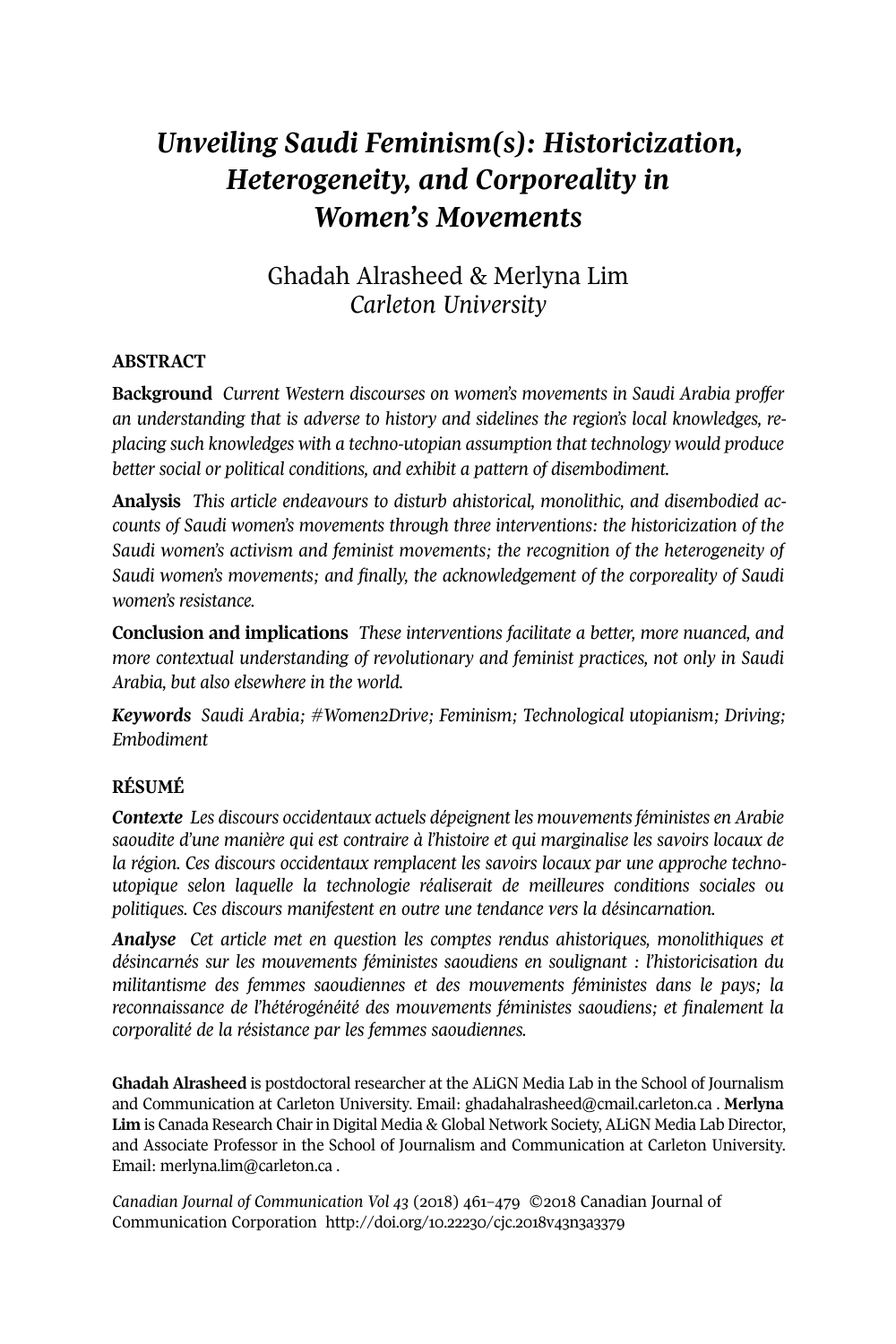**Conclusion et implications** *Ces mises au point permettent une meilleure compréhension, mieux contextualisée et plus nuancée, de pratiques révolutionnaires et féministes, non seulement en Arabie saoudite mais aussi ailleurs dans le monde.* 

*Mots clés Arabie saoudite; #Women2Drive; Féminisme; Utopie technologique; Conduite automobile; Incarnation*

#### **Introduction**

In a royal decree issued on September 26, 2017, the Saudi King Salman announced on state television that he would lift the ban on women driving, granting women the right to get behind the wheel starting from June 2018 (Kalin & Bayoumy, 2017). The decree came after a series of activist efforts and campaigns to end the ban, which gained momentum in 2011. As mass protests in the Middle East and North Africa (MENA) were launched in an event popularly called the Arab Spring, a much smaller movement, called Women2Drive, started in June 2011 to lift the ban on female driving (Al Omran, 2011).

Many forms of gender inequality exist in Saudi Arabia, including the hindrance of political and economic participation (Al-Rasheed, 2013), but the ban preventing women from driving has represented a system that keeps women restricted in terms of both mobility and morality. The ban has both produced and reinforced the domesticity of Saudi women, "whose ultimate role is to demonstrate the piety of the state and its leading role in maintaining an authentic nation" (Al-Rasheed, 2013, p. 20). The ban has been perplexing in such a way that it has neither been cultural, legal, nor religious in nature. The county's traffic code has never explicitly stated the ban but locally issued licenses have been required to drive (IBP Inc., 2015). However, in practice, these licenses are not issued for women, making it effectively illegal for them to drive (IBP Inc., 2015). The ban has also been enforced by the religious police, *mutawa* (IBP Inc., 2015), as well as the state police. Interestingly, women in rural parts and remote villages of Saudi Arabia, which generally represent families with stricter cultural and religious values, have been accustomed to driving (Kirk, 2017). However, other women participating in driving, who have been largely urban residents, have faced arrest and other disciplinary measures from the state (Murphy, 2008). The ban has, in a sense, become an unwritten law prohibiting women from driving motor vehicles.

Western media (see Fisher, 2011; Hyde, 2011; Watson, 2011) have misleadingly and ahistorically categorized the Women2Drive campaign, which encouraged Saudi women with foreign driver's licenses to post photos and videos of themselves driving, as another protest in a string of Arab uprisings galvanized by or mobilized through the use of social media. As Katy Watson (2011) commented in the *British Broadcasting Corporation (BBC) News*:

One thing it has in common with the Arab protests is the role social media played. Through Twitter and Facebook, the 'Women2Drive' campaign gave women a voice for other people to hear. US Secretary of State Hillary Clinton openly supported their cause. Even some of the Saudi royals have backed what the women are doing. (para. 6)

Western media's coverage of the Women2Drive campaign was not different than those of the Arab uprisings, which commonly incorporated terms such as "Twitter Revolution"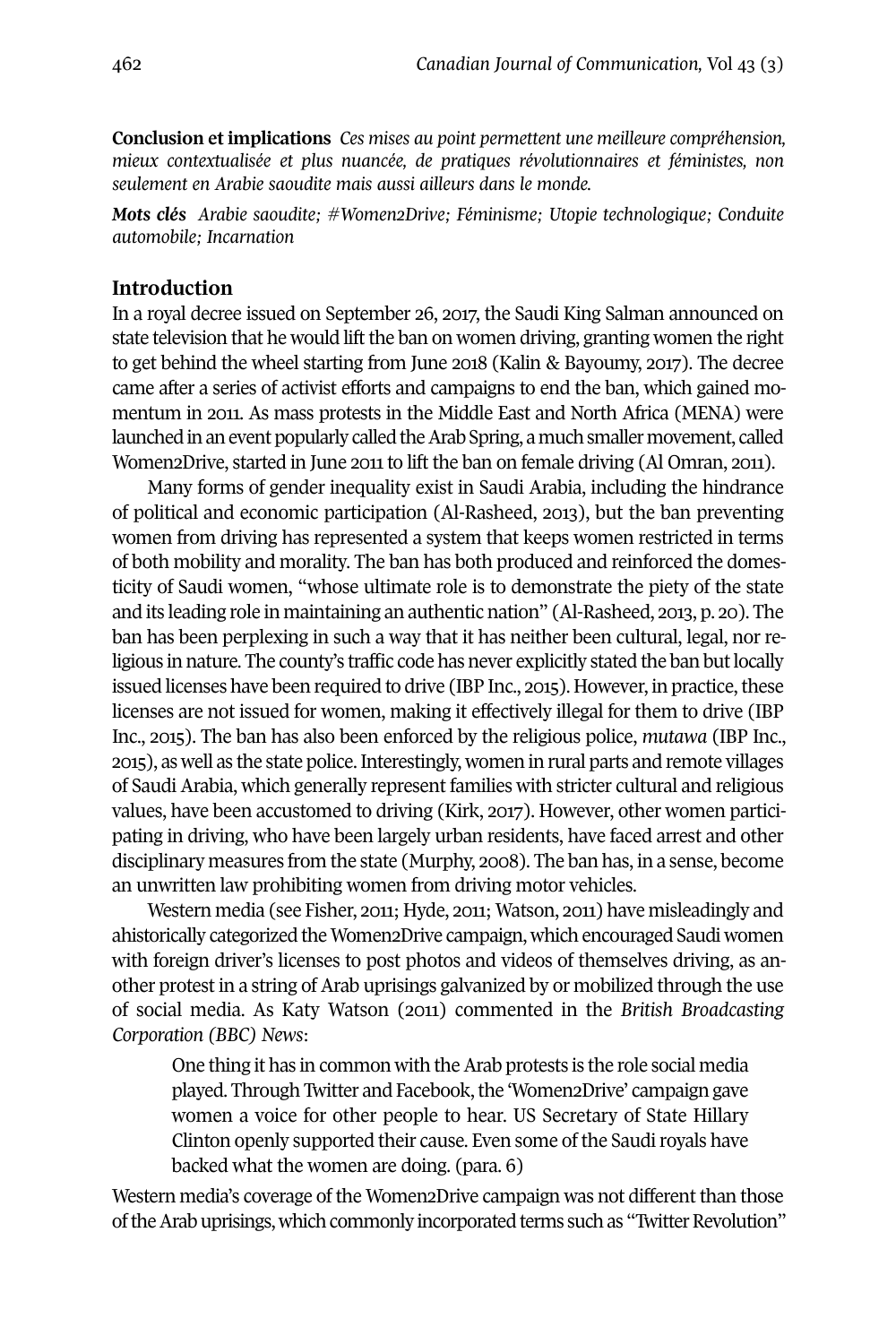and "Facebook Revolution" (Esseghaier, 2012; Giglio, 2011; Smith, 2011; Vargas, 2012). Many of these reports have turned "bloggers" and "social media activists" into symbols of the uprisings, with many, including the Google executive Wael Ghonim and the selfdeclared atheist and blogger activist Aliaa Magda Elmahdy, gaining world fame.

Preoccupation with social media also spilled over into academic research. Scholarly work on the Women2Drive campaign has questioned whether Twitter usage promoted social progress (Chaudhry, 2014) and argued that digital activism revolutionized Arab women's struggle for equality and human rights (Sara, 2015; Yuce, Agarwal, & Wigand, 2013). The interpretations of the events through the prism of social media were, according to Christian Fuchs (2012), a "search for control, simplicity and predictability in a situation of high complexity, unpredictability and uncertainty" (p. 386). They substituted thinking about society with a focus on technology, thus reducing societal problems to a technical level (Fuchs, 2012; Lim, 2012). The technoutopian accounts of the Women2Drive campaign resemble much of the early analysis of the Arab uprisings,<sup>1</sup> which proffered an understanding of the MENA movement that was adverse to history and sidelined the region's local knowledges, replacing such knowledges with an assumption that technology would produce better social or political conditions (Alrasheed, 2017). Importantly, these accounts obscured historical resources and material actions while shifting attention away from complexities that inhere within the region (Alrasheed, 2017).

Besides dehistoricization and the erasure of complexity, technologically utopian discourses about social and political movements, such as those of the Arab uprisings and the Women2Drive campaign, exhibit a pattern of disembodiment. While the human body is inherent to the formation of any movement (such as bodies protesting, bodies marching, bodies performing, or bodies driving), it is usually forgotten and alienated in discussions that focus on technology in investigating social and political movements (Lim, 2014). This discursive separation, or what Donna Haraway would describe as "dualism" (1991), between corporeality and political movements, is a ramification of the imagination that virtual technologies can be fenced off from the real (Bogard, 1996; Penny, 1993; Turkle, 1995). Because of this separation between the real and the virtual, an offshoot of Western modernity's binary way of knowing (Haraway, 1991), social media are imagined as possessing qualities removed from people's behaviour. They are celebrated and made distinct from human physical abilities, capabilities, and skills.

In his book *The Naked Blogger of Cairo*, Marwan Kraidy (2016) has drawn attention to the role of the "body" in the Arab uprisings. He argues that focusing on new digital media overshadows the role of old media—the human body, graffiti, poetry, singing which animated Arab uprisings in Egypt and Syria a century ago and still continue to mediate recent Arab rebellion and activism (Kraidy, 2016). Before the internet, people used their bodies in the French Revolution in 1789 and the Egyptian Revolution of 1919 (Kraidy, 2013). The body is also indispensable in recent Arab activism:

When Mohamed Bouazizi self-immolated to protest repression and poverty in Tunisia; when Alia-al-Mahdy posted nude pictures and transgressive text on her "A Rebel's Diary" blog in Egypt; when peaceful Syrian protests demonstrated bare-chested to prove they were not concealing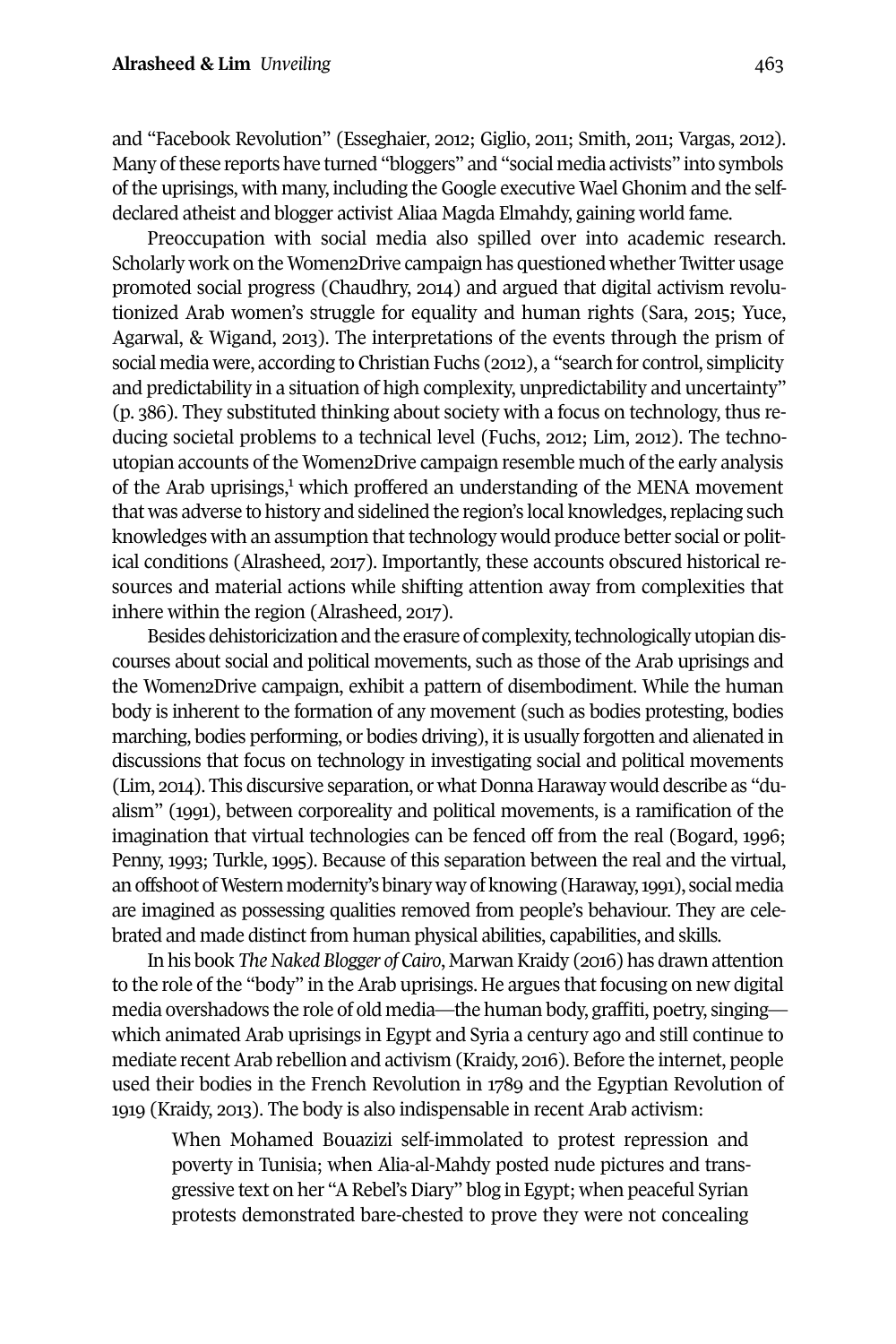weapons; they all used their bodies as media in brazenly political behavior that violated social taboos and political red lines. (Kraidy, 2013, p. 287)

The examples provided by Kraidy all represent radical actions and occurred in lifethreatening conditions: they are "naked" actions. But even if revolutionary and activist actions are not as bold, strong, and brazen as Bouazizi's self-immolation or Alia's nude pictures, they still rely on the body as a main resource for resistance (Lim, 2018). And this informs part of this project: how to retell women's movements in Saudi Arabia, which seemed to offer more quiet actions than other movements in the region, through a prism of the body.

The "body" to be incorporated in this narrative, however, is not the Orientalized body. Infused with a utopian way of speaking about technology evident in discussions of the MENA movements is an Orientalist imagination of Saudi women as the exotic "Other" (Said, 1978). A noticeably exotic dimension to media coverage of the recent Saudi women's movements revolves around an unveiling of the mysterious. Photographs juxtaposing Saudi women swathed in traditional long, black veils *abayas* and *niqabs*[2—](#page-14-1)with modern cars surfaced on mainstream media such as the *Guardian* (Malik, 2011), *CNN* (Jamjoon, 2011), and the *Washington Post* (Fisher, 2013). These articles epitomize not only the exotic but also a victimhood discourse in which women are perceived as oppressed and subjugated by their society and religion (Ahmed, 1982; Collins, 1991; hooks, 1984; Mohanty, 1988; Spivak, 1988). This sexualizing and victimizing narrative heightened a binary rhetorical opposition between tradition, as symbolized by the black veil, and modernity, symbolized by cars or cellphones. Such Orientalist and techno-utopian discursive elements construe a dramatic and exciting scene in the Western imaginary, at the cost of the complexity and history of the culture and the context of women's movements in Saudi Arabia. This scene, which combines contrastive elements and reinforces a "demarcation between East and West" (Said, 1978, p. 39) as well as tradition and modernity, has represented the movement in reductively techno-utopian and Orientalist terms.

The necessity of conceptualizing the movements otherwise than through the lenses of Orientalism and technological utopianism suggests that a rethinking of "agency" (Butler, 1997) is necessary in the context of Saudi women's movements. Drawing on notions that build bridges between structure and agency (Goffman, 1959), it is revealed that these activists, when opposing current social systems, work within pre-exiting social and cultural meanings. In this context, the concept of "performance" can be used to reassess how the women's movements are understood, drawing attention to "shared knowledge needed for these performances" and "existing repertoires of meaning" (Fuist, 2014, p. 429). It also can steer attention to the role of the body (and its extensions) in modifying existing meaning systems—signs, symbols, and representations of the movement.

The analytical tools employed for this article can be summarized as follows:

1. Using historical analysis as a perspective to situate current events, thus discovering points of reference in which experiences of the past resonate (or not) with the present.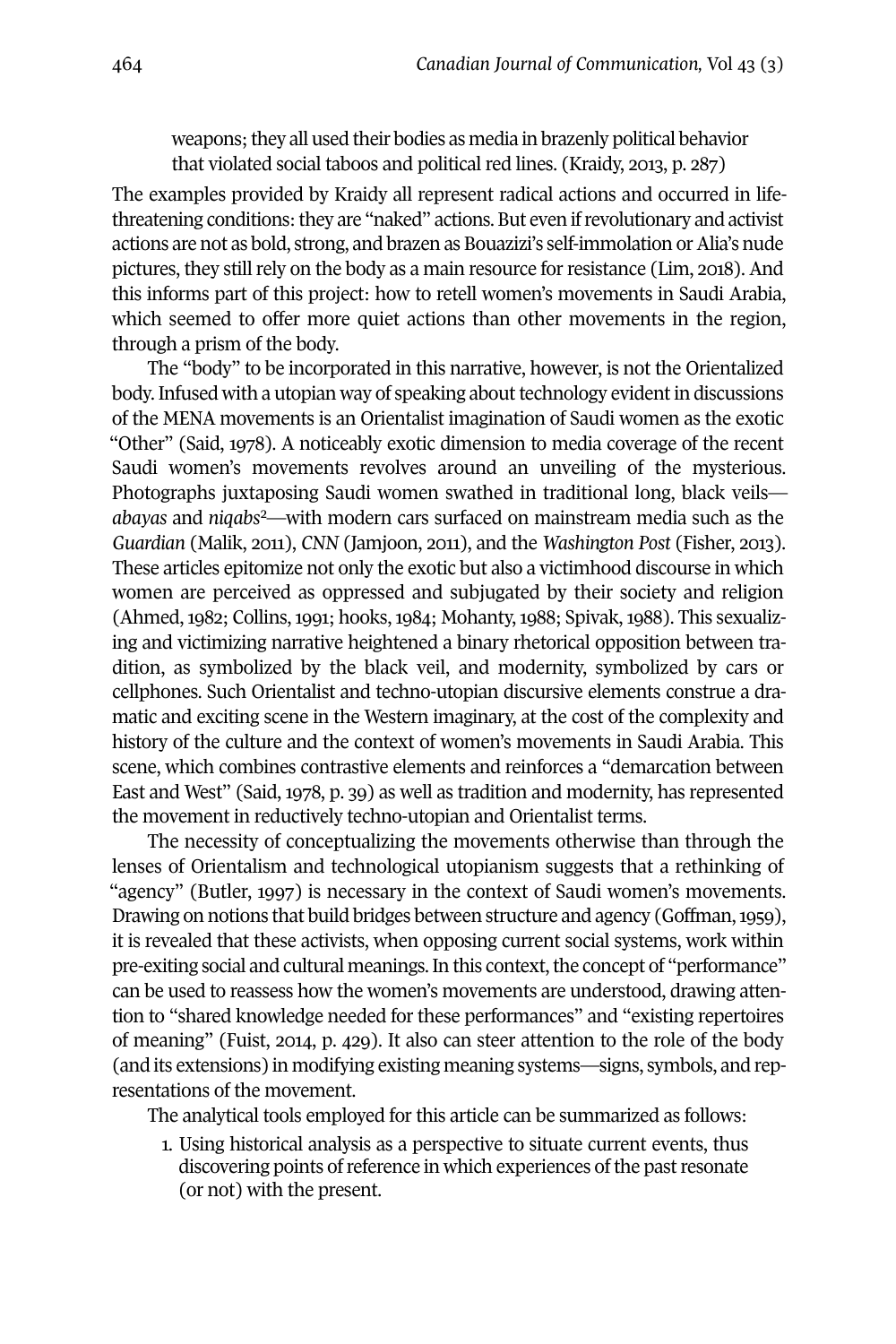- 2. Employing a critical perspective through which to step further away from dominant Western narratives of the Saudi women's movement due to their failure to observe the complexity and heterogeneity of the movements and their cultural and social contexts.
- 3. Adopting performativity as an analytical lens.

Utilizing critical discourse and historical analyses as the chief methods, this article privileges voices from scholars and activists in Saudi Arabia, and their arguments are not subsumed into dominant academic discourse originating from Western scholars and feminists. This article also relies on different sources of data, including academic texts and media commentaries produced by the regions' academics and activists, journalistic accounts, Saudi creative productions, and social media conversations and debates produced by different Saudi actors engaged with the movements.

There is a dilemma facing many academics writing on Middle Eastern women or activists: the dilemma of producing work that can portray MENA women as complex agents while fighting against negative regional representations and local patriarchy. This dilemma is beyond the scope of this article and better left to Saudi activists. Therefore, the question of which forms of Saudi feminism are legitimate and which are not is avoided here.

To sum up, to produce a better understanding of the women's movements in Saudi Arabia, Orientalist and techno-utopian narratives that overlook the role of stories, histories, voices, and women's bodies in Saudi women's struggles—and also portray those women as silent mythical creatures prior to the introduction of social media—must be abandoned. This does not entail sidelining how digital media shapes political and social practices, but in order to develop a critical understanding of new media and an informative account of MENA's cultural and political complexities, new media must be contextualized in their historical, political, social, and bodily dynamics, and the development of new media use must also be understood with geopolitical and historical sensibility. In this way, new media are not seen as ahistorical objects but as ones that are embedded in historical accounts and perceived as developments with local precedents.

Attempting to achieve this goal, this article endeavours to disturb rigid accounts of Saudi women's movements through three interventions: *historicizing* Saudi women's movements, and highlighting in these historical accounts the ambivalent interaction between local media and Saudi women; recognizing and highlighting the *heterogeneity*  of Saudi women's movements; and finally, acknowledging the *corporeality*, the resourcefulness of *the body* for Saudi women's resistance even with the use of new media.

## **Historicizing the movement**

Social movements are historical social phenomena (Sogge & Dutting, 2010) and their media use are shaped by historical conditions. To fully understand "their politics, choice of strategies, and the meaning and impact of their presence and actions" (Horn, 2013, p. 19), movements need to be read in their historical context.

The Women2Drive campaign is not a new kind of movement. It has a history extending back to Saudi driving activism in the 1990s and wider Arab women's movements earlier in the century. It can be more accurately described as another manifestation of forms of resistance that have marked women's struggles in Saudi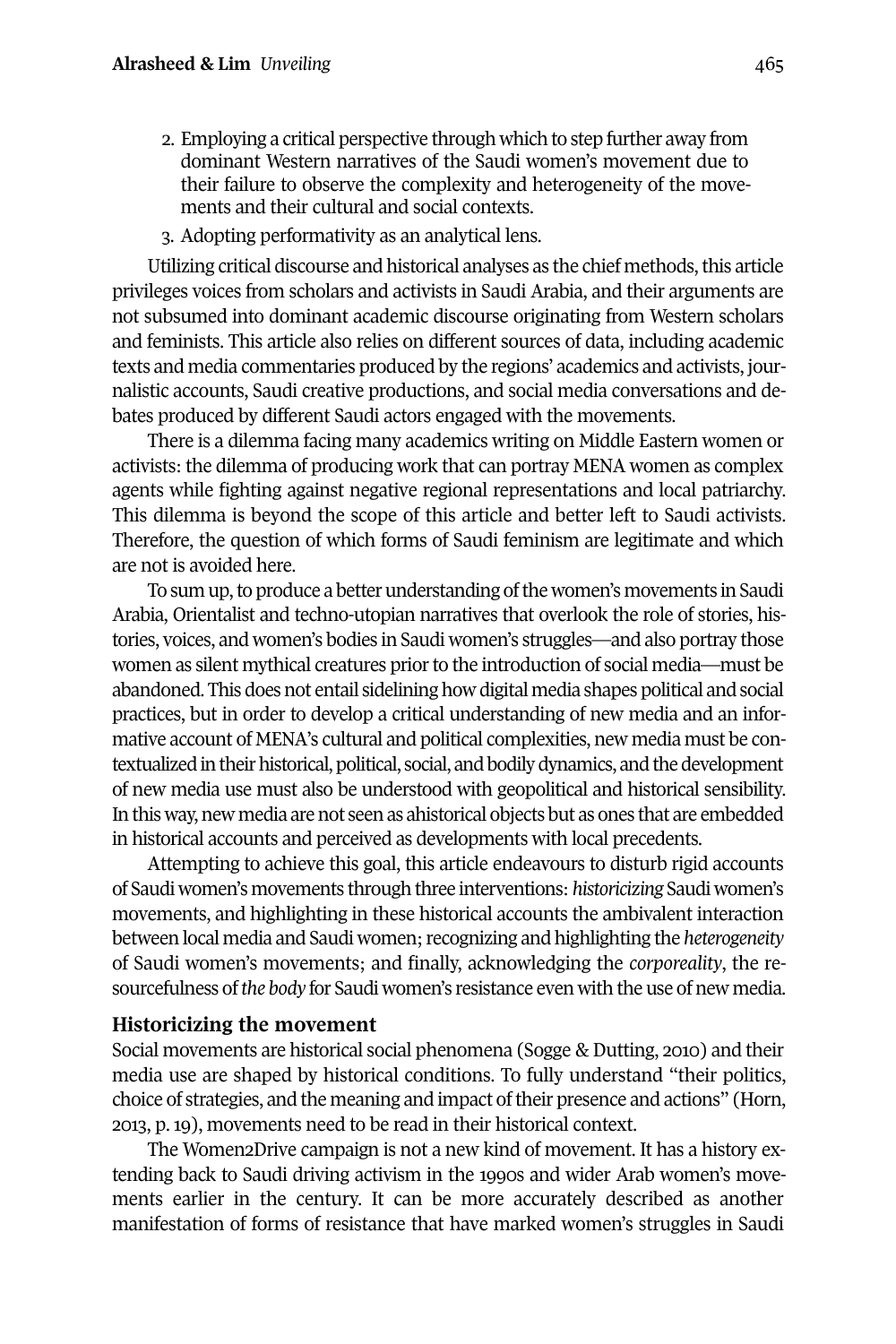Arabia and in the region periodically since the early twentieth century. Two years prior to the 2011 driving movement, female activists in Saudi Arabia launched a project called We the Women and produced and distributed stickers with messages, such as "To drive, or not to drive, that is the question" and "I don't like the backseat" (Mackey, 2009), to raise awareness about the driving ban. In 2008, Al-Huwaider, a known Saudi activist, drove in Riyadh and posted a video on YouTube of herself driving (Yes2WomenDriving, 2008). In the preceding year, she and another activist formed the Association for the Protection and Defense of Women's Rights in Saudi Arabia and sent a petition to King Abdullah with 1,100 signatures supporting Saudi women's right to drive (Agarwal, Lim, & Wigand, 2012). Beyond the right to drive, Al-Huwaider's online campaign revolved around women's rights in general. Her online writings intimately analyzed the position of women in Arab society, in which she criticized the status of human rights and protested discriminations and violence against women (Agarwal, Lim, & Wigand, 2011).

In December 2005, approximately 20 women gathered in Riyadh to commemorate their defiance of the ban fifteen years prior, on November 6, 1990 (Ambah, 2005), which is another important date in the history of women's struggle in the country. On that particular date, prior to the emergence of social media, 47 Saudi women in Riyadh drove their cars in protest against the driving ban. They were imprisoned for one day and had their passports seized, with some losing their jobs as a result of the protest (Al Tamimi, 2012).

The 1990s driving campaign took place during the Gulf War, with the presence of American troops in Saudi Arabia. In recalling her days prior to the driving campaign, Aisha Al-Mana, one of the campaign participants in the 1990s, said:

Our main obstacle was mobility … This was November 1990, during the Kuwait War. I had recently been traveling from Bahrain to Dhahran, and I passed a convoy of American troops. I saw American women driving trucks. And I can't even drive my car? I said to myself, "I'm going to drive and tell the Americans to go back home." Americans here are doing whatever they want. They talk about democracy. It's democratic for them, but not for us. (cited in Danforth, 2016, p. 66)

Watching female American soldiers driving trucks and mobilizing in Saudi Arabia at the outset of the Gulf War emboldened Al-Mana to defy the ban in the hope of limiting the control of American troops on her land while enhancing her own mobility. Resentment against American imperialistic notions of freedom uttered by Al-Mana, also shared by other "women drivers," was another notable source of the driving campaign. Even years later, some of the drivers still held resentment against the United States. In an interview with the *New York Times* in 2002, one driver said, "Americans are always saying they're concerned with freedom and the democratic will of people … But they didn't care about what was happening inside our country in 1990. And they still don't care. We are seen only as the ladies in black" (Dowd, 2002, para. 20).

The struggle against hyper-masculine laws has roots in earlier struggles of Saudi women and particularly in 1990s activism focused on driving. However, it can also be located in the subversive heritage of Arab women. In 1919, Huda Sha'arawi, an Egyptian feminist, openly challenged the lack of women's participation in public and political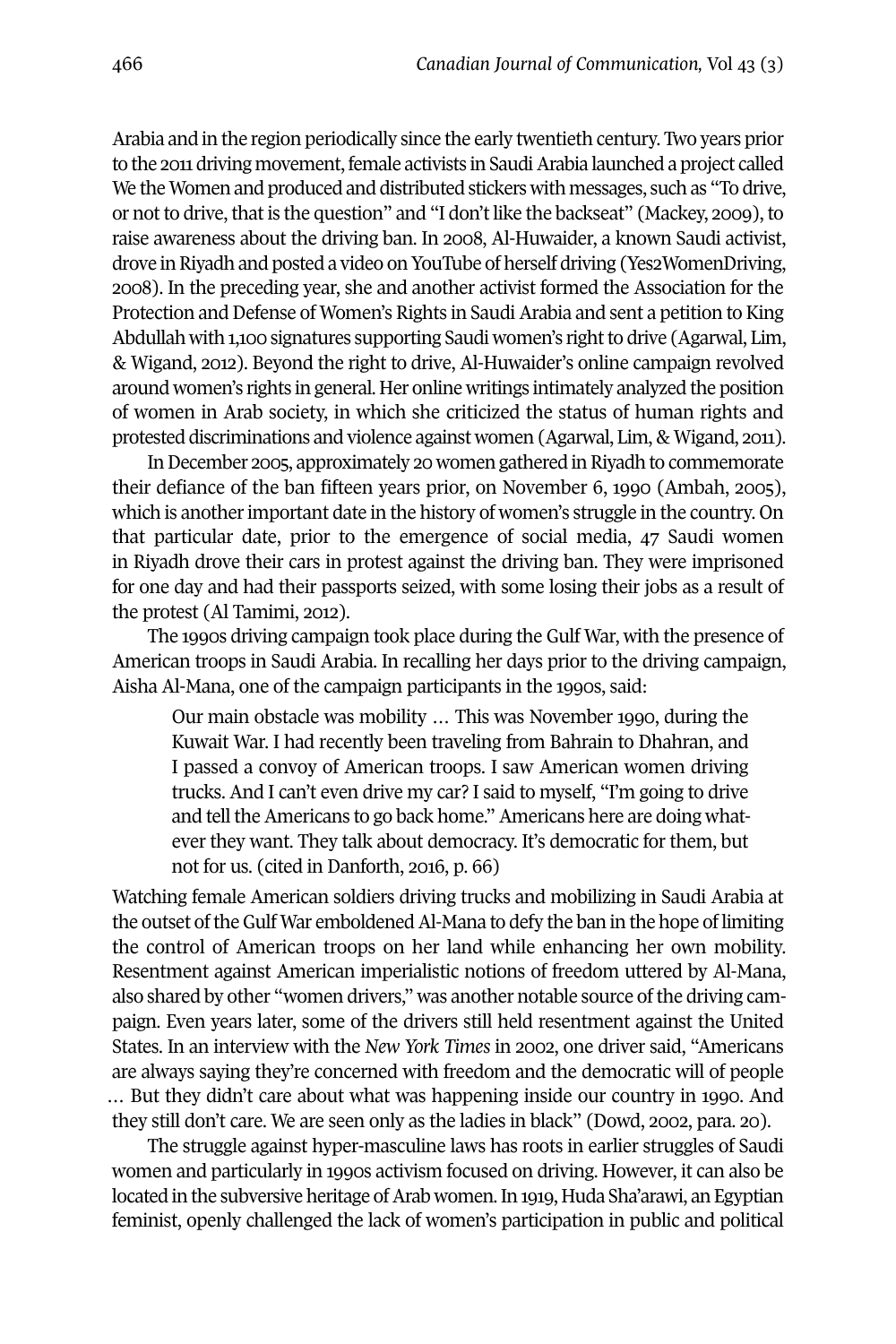spaces by organizing the largest women's demonstration against the British colonial state (Deb, 2016). Although the movement was led by elite women, such as Huda Sha'arawi, women in villages also participated in anti-colonial work, such as "the destruction of railway lines and other acts of sabotage" (Deb, 2016, p. 180). In the same way that the Saudi women's driving protest occurred as a reaction to the sight of female American soldiers driving in Saudi Arabia, women's impairment of British railways in Egypt symbolized a struggle for free territory liberated from the colonizer, and a desire to limit the colonizer's mobility while widening colonized women's terrains.

This is not to say that this anti-colonial history was the main source for the ideology of feminism in Saudi Arabia. Rather, it is to situate the Saudi struggle for women's rights in the region's long-standing female-led struggle and highlight similarities between the two forms of resistance. The tradition of dissidence against patriarchal systems dates back to the liberation era from colonialism in the early nineteenth century and that era's subsequent formation of a heterogeneous collection of women's movements raising awareness of the socio-political conditions that limit women's equality or participation.

#### **Chronicling media**

Investigating the wider history of Saudi women's struggles to carve a space in political and social life, this article underscores a complex relationship between these struggles and media. This relationship has been hugely shaped by political, social, and economic exigencies. Saudi women's involvement in public media can be traced to the role of female newspaper writers in the 1940s, when pages dedicated to women started to emerge and women often edited these sections (Al-Sudairy, 2017). The *Kuraish* newspaper's women pages, for example, had a few female editors, even though their names were never mentioned. In an account of Saudi women's feminism, Hatoon Al Fassi (2016) indicates that the presence of women in the press was publicly known when Latifah Alkhatib published articles in the newspaper *Sahifat Albilad* under her real name in 1951, followed by Thuria Qabel in 1959, at a time when many women chose to publish under a pseudonym (Al-Sudairy, 2017). Both Alkhatib and Qabel's writings showed a social and collective sense of justice on behalf of women. For example, in one of her essays Alkhatib demanded a maternity hospital (Al-Sudairy, 2017).

During the 1950s, more Saudi women joined Alkhatib in writing for national newspapers. The expansion of education for girls in the 1950s caused a noticeable growth in women's literary participation. The development of women's presence and participation, however, went through a drawback during the 1980s. The siege of the Grand Mosque in Makkah by the tribal and religious militant Juhaiman Alotaibi in 1979 had an influence in limiting the presence of women in media (Al Fassi, 2016). The extremist insurgents of Alotaibi's group called for the overthrow of the Saudi royal family and advocated a return to the puritan way of Islam, a rejection of Westernization and an abolishment of Western new media, such as television. After two weeks, the siege ended, but the event had a deep impact, especially on women's participation in Saudi Arabia. The main impact of the crisis crystalized around the appearance of women on television and their engagement in public spheres (Al Fassi, 2016). Subsequently, the media started to embody a restrictive space limiting women's participation and empowerment.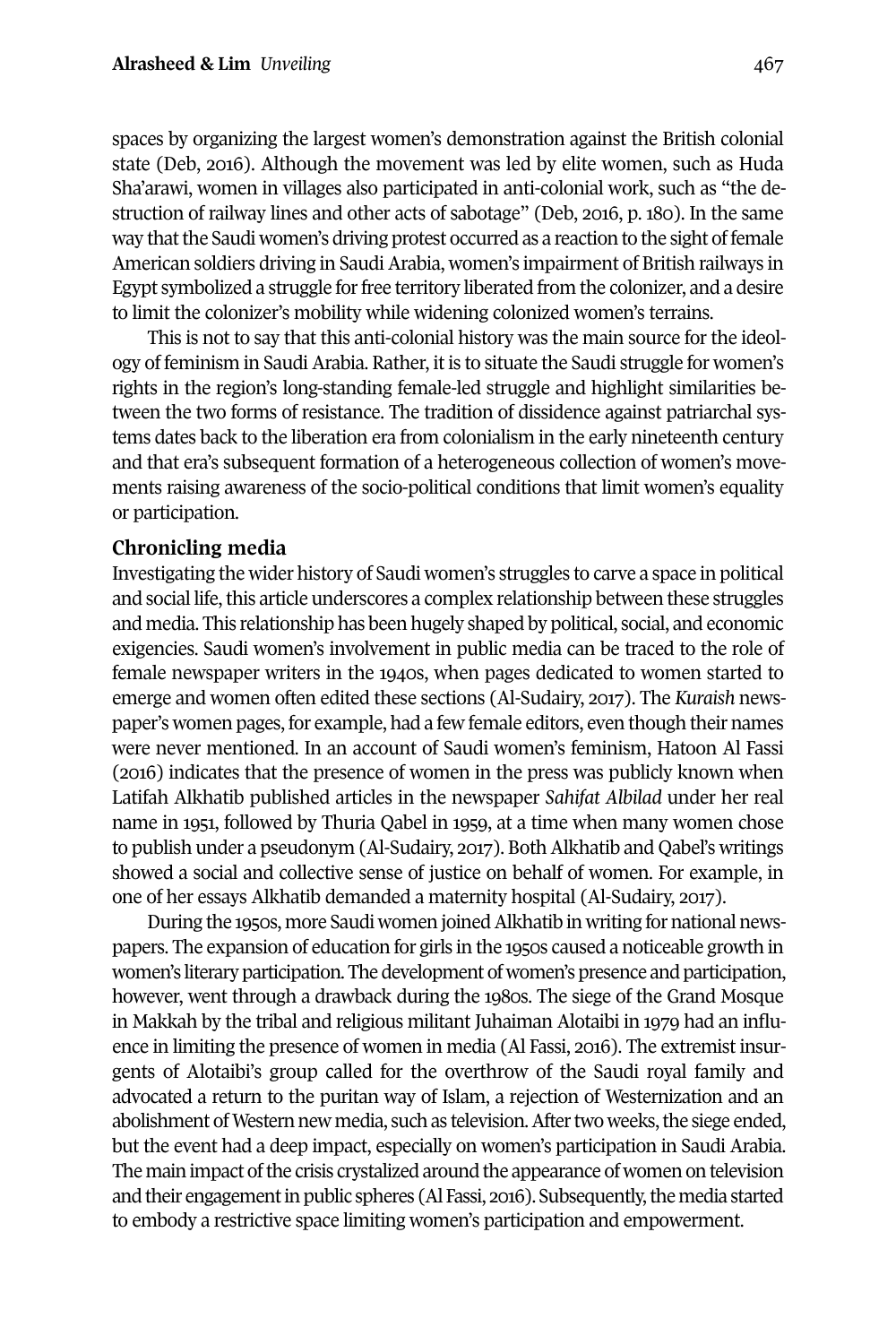The lack of women's presence in public media did not mark an absolute end to Saudi feminism but can be seen as discursive interventions occurring across stretches of time. Despite the fact that women's media presence was restricted, religious and educational spaces were more available to them. According to Nora Doaiji (2017), while the state aligned itself more clearly with the Saudi Islamism group known as the Sahwa<sup>3</sup> after the siege of Makkah, lower oil prices due to the Gulf War led to the acceleration of Saudization policies and thus an increase in Saudi women's employment in educational and religious sectors. During this period, Saudi Islamist feminists began to emerge as "celebrities" and respected icons in society (Doaiji, 2017). These women were hugely influenced by the Sahwa, but also "maintained their own agency in female spaces and formulated their own Islamic feminist critiques" (Doaiji, 2017, p. 4).

The post-1980 era was more than a setback in women's participation; it was a moment that enabled the conjecture of different discourses, inscribing, transforming, and reinforcing the travesty of Saudi feminism. While the moment served as a temporal deterrence to liberal feminism, it conjoined it with different narratives, mainly nationalism and Islamism. Further, it produced long negotiations of the tropes and metaphors born of these narratives, such as the metaphor of Saudi women being "queens" served by males that is championed by Saudi conservatives (Doaiji, 2017). Although conservatives and Islamists produced the image, actors in other feminist discourses continually engaged with it (Doaiji, 2017). Feminist activists have ridiculed this metaphor by memes, GIFs, and hashtags. They have also celebrated feminist achievements by referring to the trope of "queen." In her book *Daring to Drive*, Manal Al-Sharif (2017) states, "The Saudi men call women 'queens,' and say that queens don't drive. Women often mock this title by saying 'The kingdom of one king and millions of queens'" (p. 10). During Queen Elizabeth's visit to Saudi Arabia, a photo of her driving her jaguar was also circulated around on social media with comments such as "real queens drive" (Al-Sharif, 2017).

## **Observing heterogeneity**

Despite their embeddedness in a historical struggle, Saudi feminist movements cannot be described as a spin-off of one source of knowledge. They are, rather, a repository of different knowledges and a conjuncture of intersecting forces. Many discussions of the recent Saudi women's movements have pointed out that the conceptions of gender in Saudi Arabia are underpinned by a shared understanding invoked by Islam (see Calamur, 2017; Farrell, 2017). Particularly, Wahhabis[m4](#page-15-1) is framed as "an ahistorical coherent corpus of religious knowledge that is responsible for persistent exclusion of Saudi women" (Al-Rasheed, 2013, p. 16), a conception built on the assumed polarity between the West and Islam. Contrary to this conception, which dehistoricizes a much more complex world and simplifies the experience of Saudi women, Saudi women's movements embody different strands and ideologies rather than one coherent approach with shared tenets and objectives. Feminism in Saudi Arabia is multiple, a site for different and intertwined forms of knowledge. There is, therefore, no uniform feminism. Saudi feminism(s), instead, is shaped by different ways of knowing and modes of engagement with gender and women's issues, as well as different social and political developments. This article highlights four of these feminist trends and identifies the different beliefs serving as their foundations.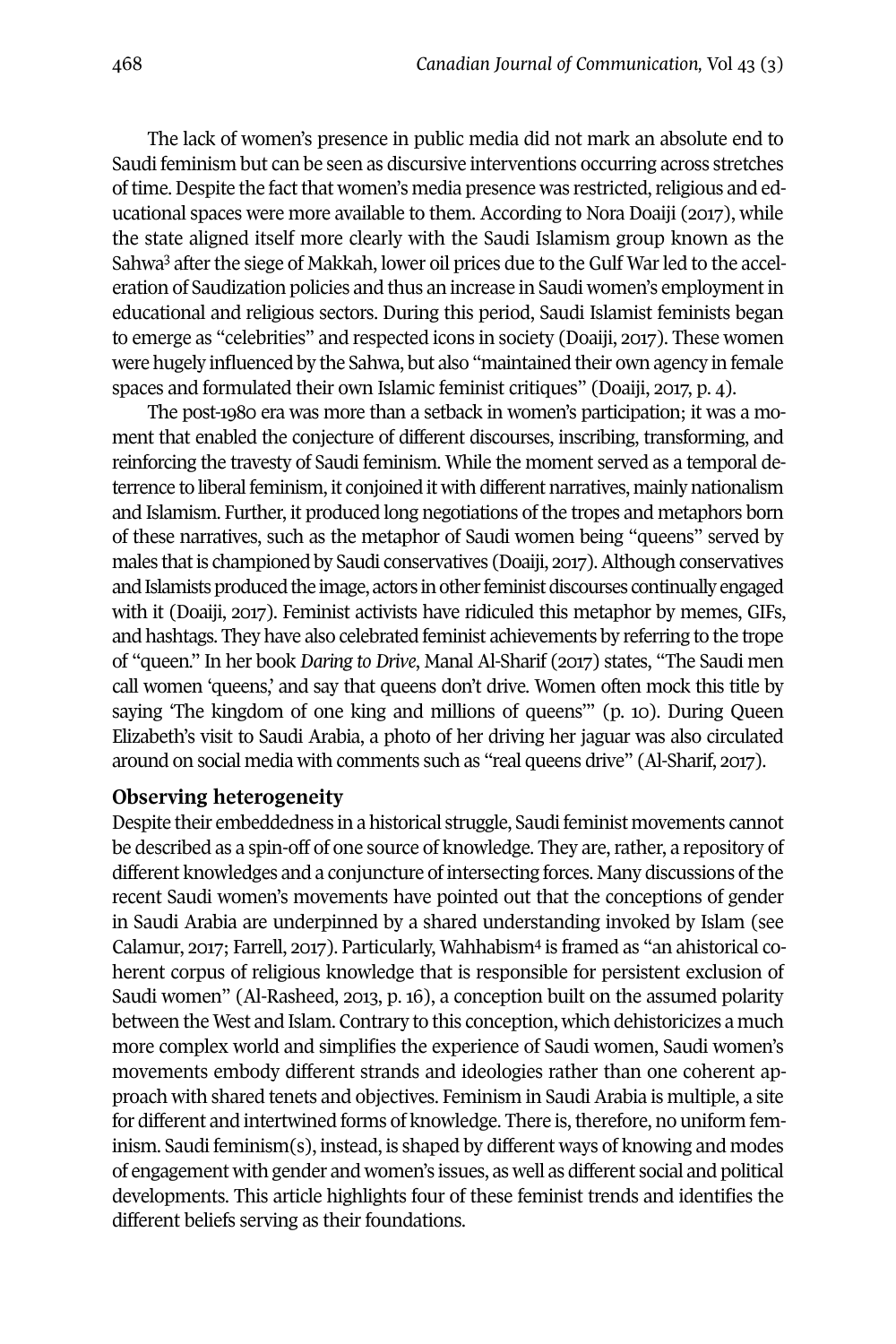#### *Legal*

The first group of female activists focus on the legal dimensions of feminism. They endeavour to empower women by challenging patriarchal laws. Alongside Aysha Alamena, Wajeha Al-Huwaider and Fawzia Al-Oyouni have also worked on women's rights. They are known for their attempt to help a Canadian woman, Nathalie Morin, who was subjected to abuse by her Saudi husband. The criminal court in Al Khobar province charged the two activists with instigating the wife against her husband and attempting to smuggle her and her kids out of the country (HRW, 2013).<sup>5</sup> The two activists were sentenced to two months in prison and a two-year travel ban (HRW, 2013). In 2008, Al-Huwaider also participated in activism and gained media attention for her work. In one interview, she insisted that gender inequality is an outcome of a legal system that renders Saudi women dependent and vulnerable (Zordiask, 2012). Al-Huwaider further argued that once these legal issues are corrected, women's rights will be normalized in Saudi society (Zordiask, 2012).

Another activist, Hala Al-Dosari, participated in the Women2Drive campaign and her writings were featured in different media outlets, including the *Guardian* (Al-Dosari, 2016) and *Aljazeera* (Al-Dosari, 2011). Besides voicing her critique in the media and defying the driving ban (focusing on the legality of empowerment), she directs a women's rights advocacy project, Aminah, through which she offers information to women about human rights and ways women can take advantage of holes or gaps in Saudi legal systems (see Aminah, 2018).

#### *Political*

Another approach advocated by Saudi women activists is politically, rather than legally, mobilized. Madawi Al-Rasheed (2013), an academic in King's College, mainly posits that neither Islam nor tribal ethos explains gender inequality in Saudi Arabia. She argues instead that the marriage of nationalism and religion makes women symbols for the nation, similar to the role of secular nationalism in non-Arab countries. As with secular nationalism, religious nationalism singles out women as pillars of a nation's imagined communities (Al-Rasheed, 2013). Both imaginations are dominated by "women questions" despite differences in legitimation narratives, motives, and solutions (Al-Rasheed, 2013).

In this context, the state forged a convergence of tribal ethos, the Wahhabi tradition and its ideologues, and the obedience to the monarchy to keep women in patriarchal relationships as part of the imagining of a Saudi nation (Al-Rasheed, 2013). Obsession with women, their bodies, and segregation, therefore, reflects the process of defining national boundaries important to the state and to the maintenance of their legitimacy.

#### *Cultural*

The third strand exists not on political or legal understandings, but it affirms that women face misogynistic religion and a male-dominated culture. Actors in this discourse interpret misogyny as a cultural and religious issue. Among them is Mona Eltahawy (2012), an Egyptian woman who lived part of her life in Saudi Arabia. In an article for *Foreign Policy* entitled "Why They Hate Us," she writes, "Name me an Arab country, and I'll recite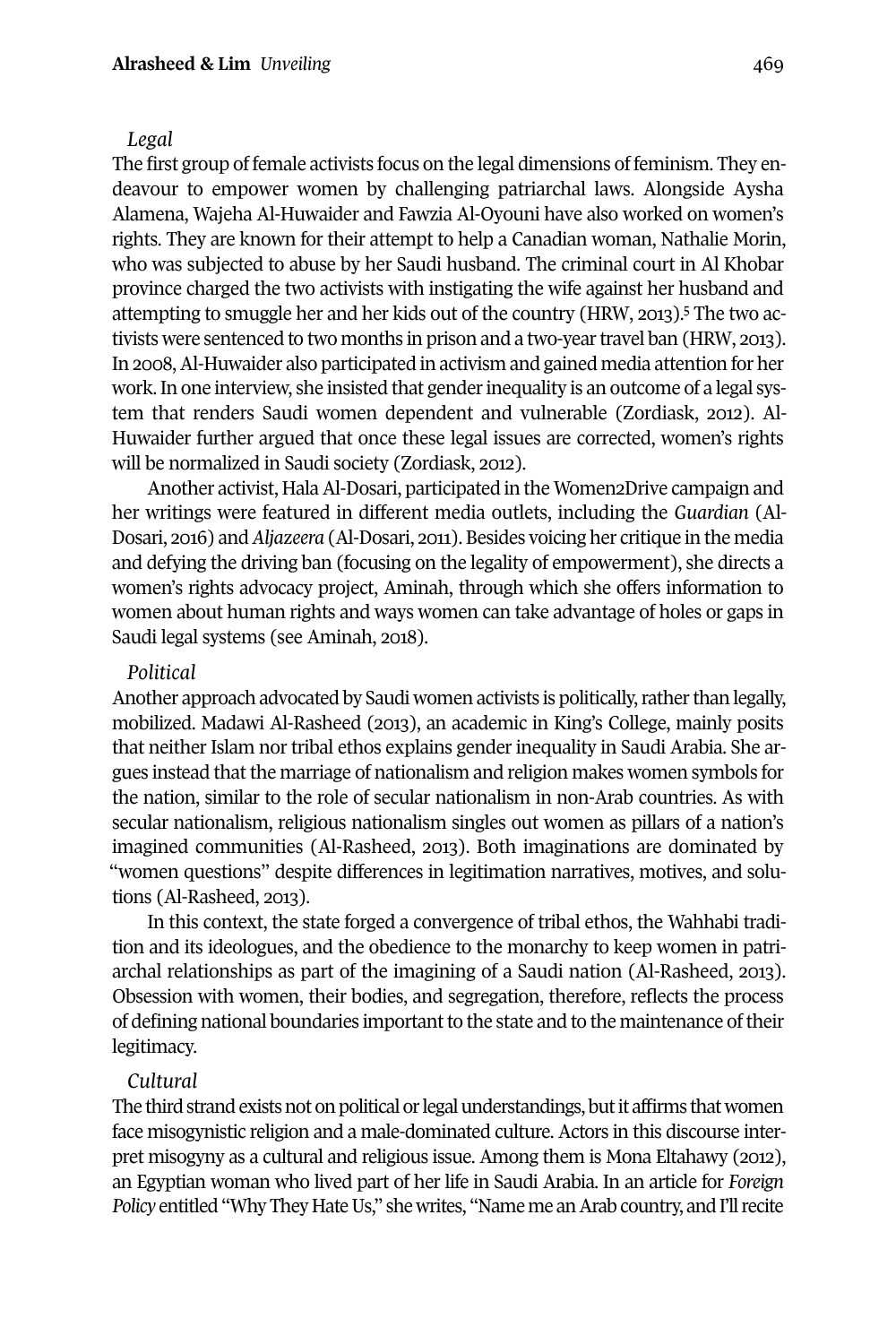a litany of abuses fueled by a toxic mix of culture and religion that few seem willing or able to disentangle lest they blaspheme or offend" (para. 6).

This circle of feminists, largely critical of cultural and religious components of misogyny, is various. While Eltahawy rejects Western patriarchy, this circle also includes groups of activists who describe themselves as ex-Muslims and have sought asylum in Britain or the U.S. Many tell stories of abuse they were subjected to when in Saudi Arabia. *CNN* (2017) recently published "The Saudi Women Afraid to Go Home," interviewing three of these women. In their call for women's liberation, some of these feminists invoke an Oriental voice and align themselves with right-wing politics. Following the texts produced by many of them reveals that some have displayed support for altright members, including Paul Joseph Watson, a vlogger based in England known for promoting alt-right rhetoric.

#### *Islamic*

The fourth group includes those who work to empower women through religious solutions and who believe they should work within Islamic frameworks to achieve that. They situate women's emancipation within an Islamic framework and invoke Islamic teachings as ideal solutions for gender issues and social problems in Saudi society. While the previous group draws on a utopian and ahistorical understanding of Western liberalism, this group poignantly reinforces a utopian understanding of Islam and reiterates that Islamic teaching responds to any modern dilemma. Nawal Aleid, Rugayah Almuhareb, Asmaa Alrwaished, and Noura Assad are the most prominent academic names associated with this discourse and are described as being against women's rights by liberal Saudi feminists (Hijazi, 2004). They have fought against the introduction of sexual harassment laws because they understand them to be a means to normalize a more open society (Hijazi, 2004). They have rejected any call for lifting the ban on women's driving, describing the campaign as an elitist one aimed to serve upper-class women (Hijazi, 2004). However, Islamic feminists have also concerned themselves with other women's issues. They have made explicit demands focusing on the struggle of divorced and widowed women, demanding salaries for housewives and support for mothers (Hijazi, 2004). They have also continually urged the state to expand female employment in all-women spaces.

While many ignore this group's role in shaping women's rights in Saudi Arabia, it is the most active in producing academic scholarship on women's rights that is guided by Islamic principles (Algofaily, 2016). They have, for example, established a centre for women's rights in Riyadh with the goals of, according to the centre's website, "building a positive public opinion towards women's issues" and "providing intellectual and scientific support for women active in their communities" (Bahethat, 2017, n.p.).

Al-Rasheed (2013) highlights that Islamist women, just as liberal women, have asserted a niche in the public sphere. They have contributed regularly to political, social, and economic problems relevant to them as women. Unlike liberal feminists, they have located the roots of discrimination in social norms rather than religious teachings. Therefore, they have avoided a critical reading of Islamic fatwas or confrontation with religious scholars (Al-Rasheed, 2013).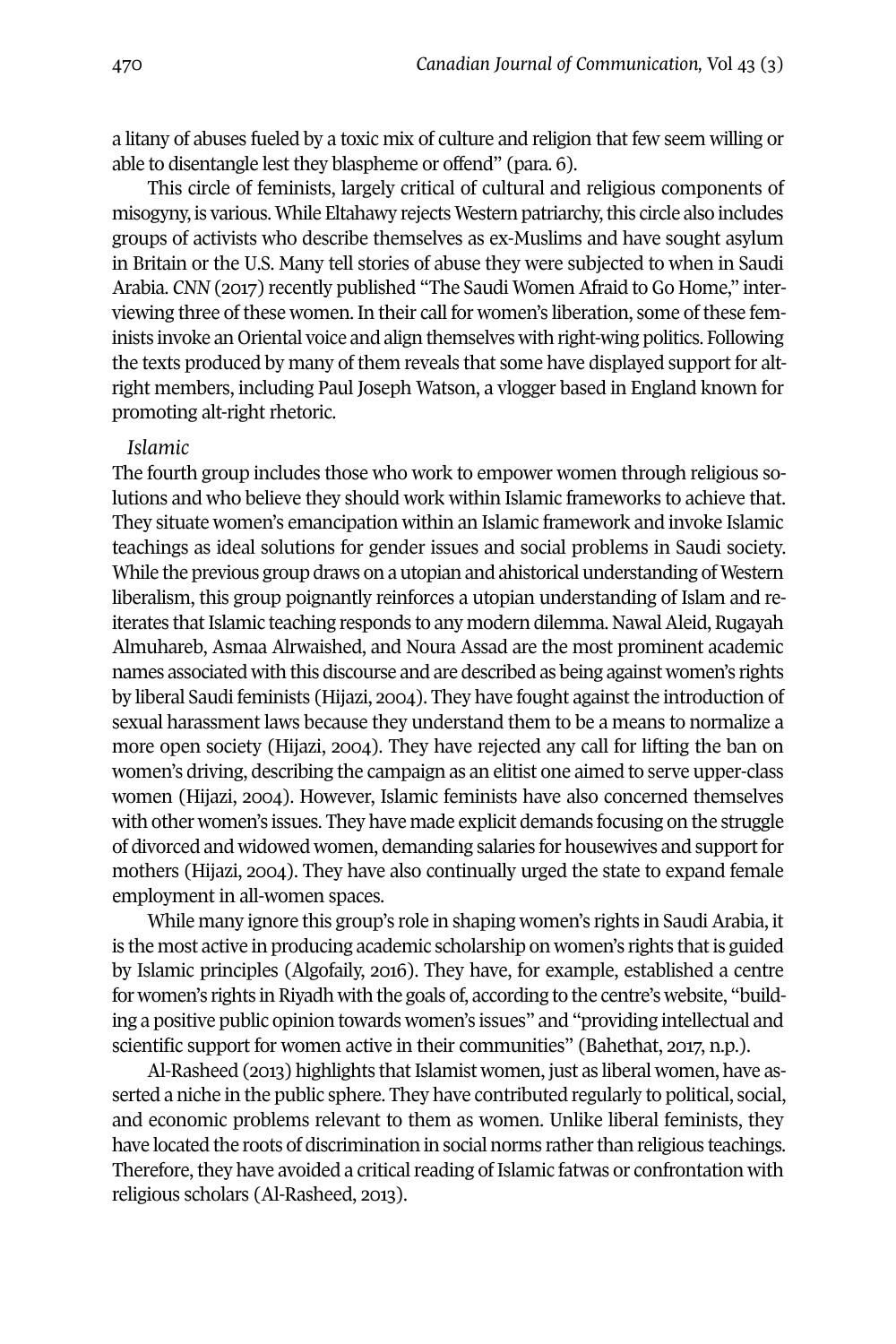While plurality is a positive phenomenon, it also leads to a level of contentiousness that may hinder solidarity among different feminist circles. Such division and fragmentation are also reflected online. Despite promises of online spaces as deliberative, networked public spheres (Jenkins, 2006; Papacharissi, 2009), these promises have not been fulfilled for the feminist groups referred to. While many members of these groups have engaged in online debates about the nature of feminism (Doaiji, 2017), women's empowerment, femininity, religion, law, the state, the West, and other issues and actors relevant to Saudi feminism, they have neither reached any coherence nor consensus. A wide range of feminisms and the fragmented online environment have collectively made the discord more conspicuous.

#### **Corporeality: Embodying and performing the movements**

Technological utopian discourses of Saudi women's movements have noticeably detached the role of the body from these movements. Although the human body is essential in protests and critical to understanding the cultural and material nuances of social movements (Lim, 2018), the role of body in women's movements in Saudi Arabia have been widely neglected in the discussions surrounding them. This article aims to counter this dissipation of the body by incorporating an analysis of the corporeal as an anchor of resistance knowledge and action in Saudi women's movements.

In order to highlight the corporeal elements of Saudi women's movements, they are examined from the perspective of performance (Butler, 1979; Fuist, 2014). Performances, in what Todd Fuist (2014) specifically calls *ideological performance*, offer a "possible shift toward a more grounded, interactional understanding" (p. 427) of movements. Here, ideological performances are not only public and conscious performances found in large-scale movements but they also include private and "regular parts of our interactive world" (p. 433). Such concepts proffer an opportunity to observe how performances rely on aesthetics, humour, clothing, references, symbols, and knowledges, and locates through these both performers and audiences in shared meaning systems (Fuist, 2014). Performance theories, such as that of Fuist, also steer attention to the role of the body (and its extensions) in mediating and modifying existing meaning systems, and thus they provide a holistic, rather than fragmentary or binary, vision of media and human bodies.

Performances and the presence of the body are compared in three recent developments of the demand for freedom of women's mobility: the Women2Drive movement, the creative spaces of *Wadjda* and *Hwages*, both are videos produced by Saudi filmmakers/artists, and, finally, the 2017 silent walking protest. A comparison between the three demonstrates a shift toward more "embodiment" in the past decade, from driving, represented in the Women2Drive movement, to cycling, shown in *Wadjda* and *Hwages*, and then walking, represented by the 2017 silent walking protest. While the demand for driving is ongoing, the body in the course of feminist movements in Saudi Arabia has become more engaged and active in creating meaning and performing social action. Automotive mobility was at the forefront in the earlier stages. However, the machine became simpler, by turning into a bicycle, and then, in the latest form of resistance, it disappeared altogether as a tool of protest.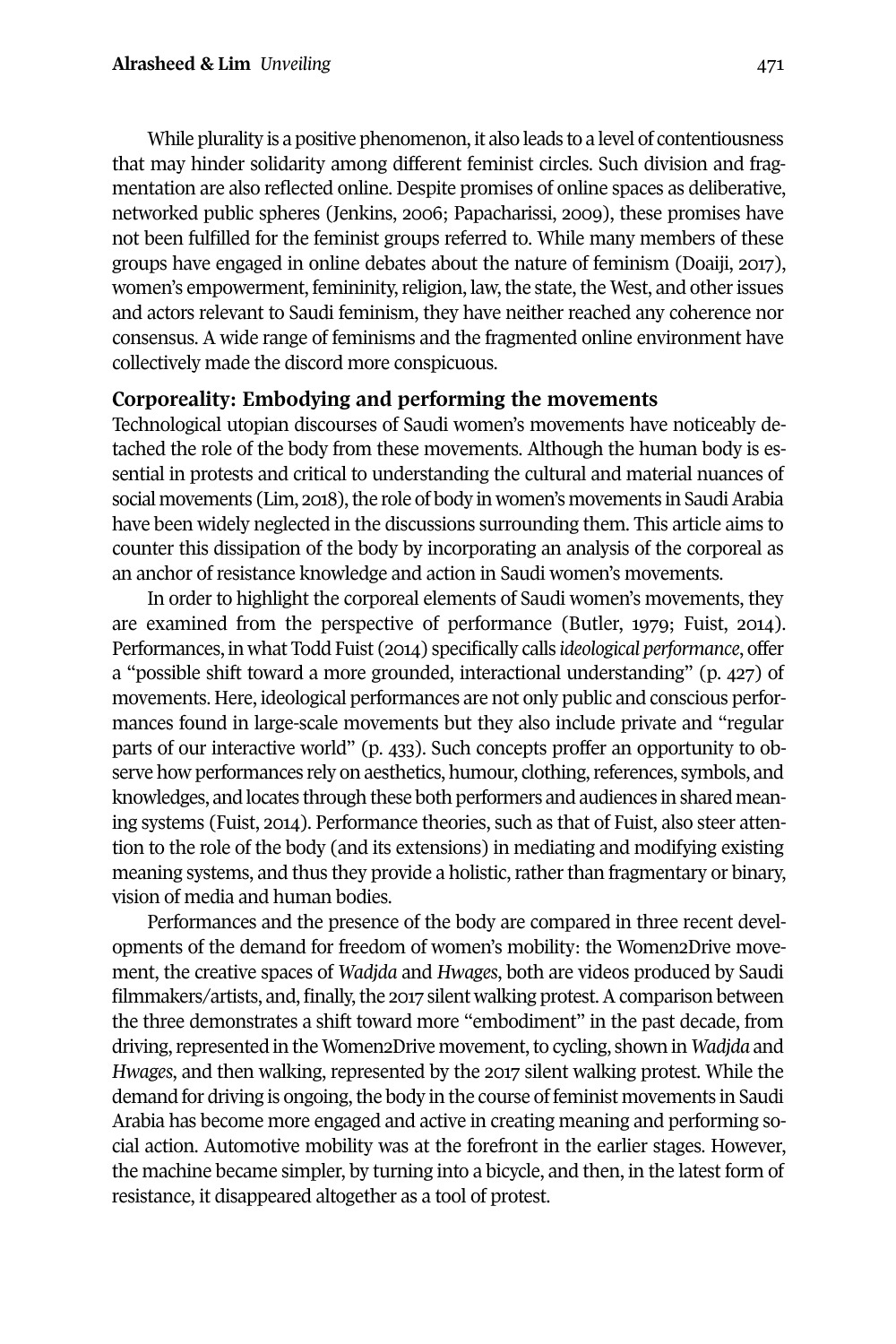#### *The driver*

The Women2Drive campaign was active for several years as women mounted pressure on the government to lift the ban on driving. From the 1990s, there were reports of scattered incidents in which women were caught driving and some were even reported to have died in car accidents while attempting to drive (see *Al Arabiya News*, 2008; *BBC News*, 2009). The campaign, however, gained new momentum in 2011 when around fifty women took to the streets, many in the company of relatives and friends. Their companions were a source of support for the drivers and, in some cases, videotaped them. The campaign occurred in different locations in Saudi Arabia's big cities and the main prerequisite for participation was holding a driver's license from another country. Throughout its years, the campaign maintained rules for its participants, such as maintaining the legality of action (that the participants should be technically allowed to drive by having driver's licenses), driving only during the day, avoiding direct confrontation with the government, and avoiding gathering in central locations to avoid the pitfall of the 1990 dissent (Women2Drive, 2012).

While face visibility was not a requirement for the movement (many drivers wore their *niqab*s), the participants maintained dialogues with their companions. Eman Alnajfan, an activist in the campaign, could not drive herself but asked another woman, Azza Alshmasi, to drive her through the city of Riyadh (Al Omran, 2011). During the ride, Alnajfan videotaped the driver, the streets they passed, and the driver's three kids, who sat in the back. Alnajfan also made comments during the ride on Alshmasi's excellent capabilities as a driver and the fact that the kids were wearing safety belts. She and the driver also commented on the reactions of other drivers to seeing a woman driving.

The campaign also relied on the visibility of speakers, especially in international media, to propagate their message. For example, Loujain Alhathloul, an activist and the face of the 2013 driving campaign, was arrested and detained for more than two months in December 2014 for defying the female driving ban after attempting to cross the border in her car from the United Arab Emirates to Saudi Arabia. Global media widely followed her arrest and release. She was interviewed for a *PBS* documentary on Saudi Arabia, titled Saudi Arabia Uncovered (Jones, 2016). Manal Alsharif, an organizer of the Women2Drive campaign, who was detained after driving a car in the city of Dammam in May 2011, was also a visible speaker. Her detention was covered by global media. In June 2012, following an invitation to speak at the Oslo Freedom Forum and to receive the Vaclav Havel Prize for Creative Dissent, Alsharif revealed that she had received death threats. She was also stigmatized as a traitor following her Oslo speech (Pizano, 2012).

The body was constantly present in the Women2Drive campaign, with its main role being to drive and operate the car; however, the body was unmarked. In other words, the actions of the body, other than driving, were not meant to stir a reaction. While the campaign was definitely feminist, it did not hold to the radical exclusion of men. Male relatives accompanied many participants, such as Loujain Alhathloul and Maha Alqahtani—a mixed-gender composition strategy to attract as much public support as possible and deter any social or political backlash.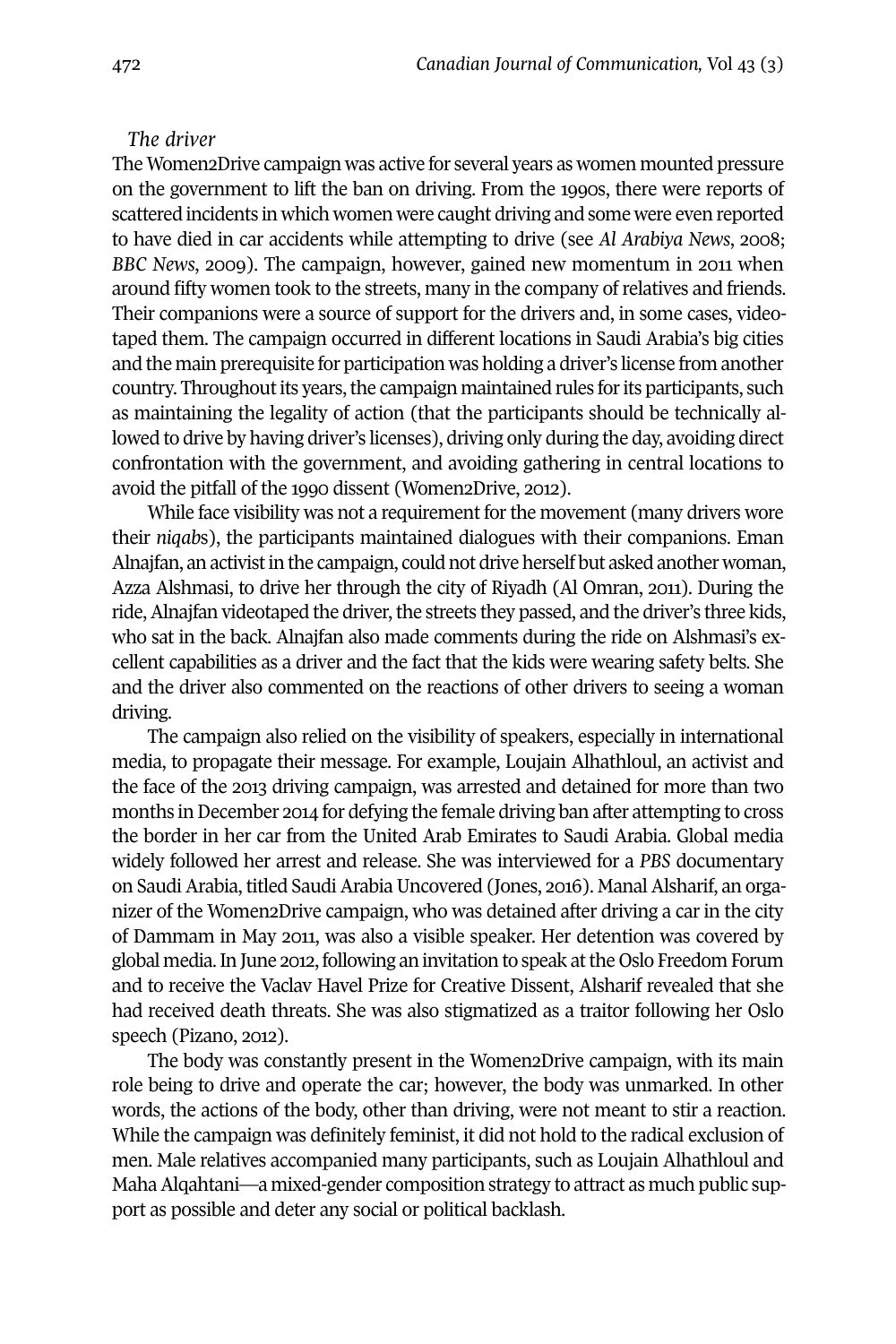#### *The cyclist*

The Saudi women's demand for freedom of mobility has become more embodied, metamorphosing from a narrative of driving to one of cycling. *Wadjda* (Al-Mansour, 2014), directed by Haifaa Al-Mansour, the first Saudi woman to direct a feature film inside Saudi Arabia, is about an eleven-year-old girl named Wadjda who dreams of owning a bicycle. The bicycle's cost is Wadjda's main worry, until her school announces a \$1,000 prize for a Quran reciting competition. While not labelling it as a feminist protest movie, the director makes clear that the movie is meant to be part of a wider debate on women's rights in Saudi Arabia: "I wanted to have a voice, and I wanted to say something" (Harrod, 2013, para. 7). Similar to the driving campaign, the movie steers clear of any specific political critique. It expresses Saudi women's mobility grievances, but clearly aligns itself with the state rather than against it. During the final scene of the movie, for example, while Wadjda is happily riding her bike, she passes by a bus with a placard on its back showing the Saudi flag along with pictures of the late king, crown prince, and deputy prime minister. It bears the words "May continue to prosper, our homeland" in what seems to be a declaration of loyalty to the government. Also, similar to the driving campaign, the movie does not render men the root cause of the oppression. While Wadjda is the protagonist of the movie, men (and boys) do not act as a source of control. They do not impose direct control over Wadjda. Rather, the social system restrains her and her mother. For example, Wadjda's female teachers act as a counter to Wadjda's freedom and exert more control over her than the other male characters in the movie.

The body in *Wadjda*, however, represents a more active role than in the driving campaign. The bicycle as a machine is less complex than the car, and it relies mainly on human power in order to work. So, the human body becomes more prominent. Challenging social orders, Mansour makes the heroine salient in the title of the movie, its poster, and throughout its story. Wadjda appears in the poster with jeans and a shirt while wearing an open *abaya* and posing in a way that suggests typical masculinity: her facial expressions are without a smile and her legs are wide apart. She stands in a public road that evokes Riyadh's streets. Such a pose symbolizes the occupation of Saudi male space and a disturbance of the codes that allocate public spaces to men and private ones to women. Here, Wadjda takes centre stage, without a male companion, outside the domestic sphere, thus undermining male domination. However, stretching the limits of female space, Mansour also soothes the message by utilizing a child in this narrative—one who, in the Saudi media landscape, is not typically associated with sexualized discourses and is also relieved of adult social conscience.

Feminist presence can be further normalized by integrating the demand for mobility with traditionalism in a comic style of communication, as in the song video by Majed Al-Esa, *Hwages* (Al-Esa, 2016). In this video, women in *abaya*s and *niqabs* appear in the backseat of a car with a child driver, mocking the gender hierarchy of the society. These women quickly appear out of the car, lifting their *abayas* to reveal traditional coloured garments, called *Rose*, while running, skateboarding, playing basketball, and biking. All of this is accompanied by the chorus of folklore with satirical lyrics sung by older women in the region. "May all men vanish / May all men vanish / They caused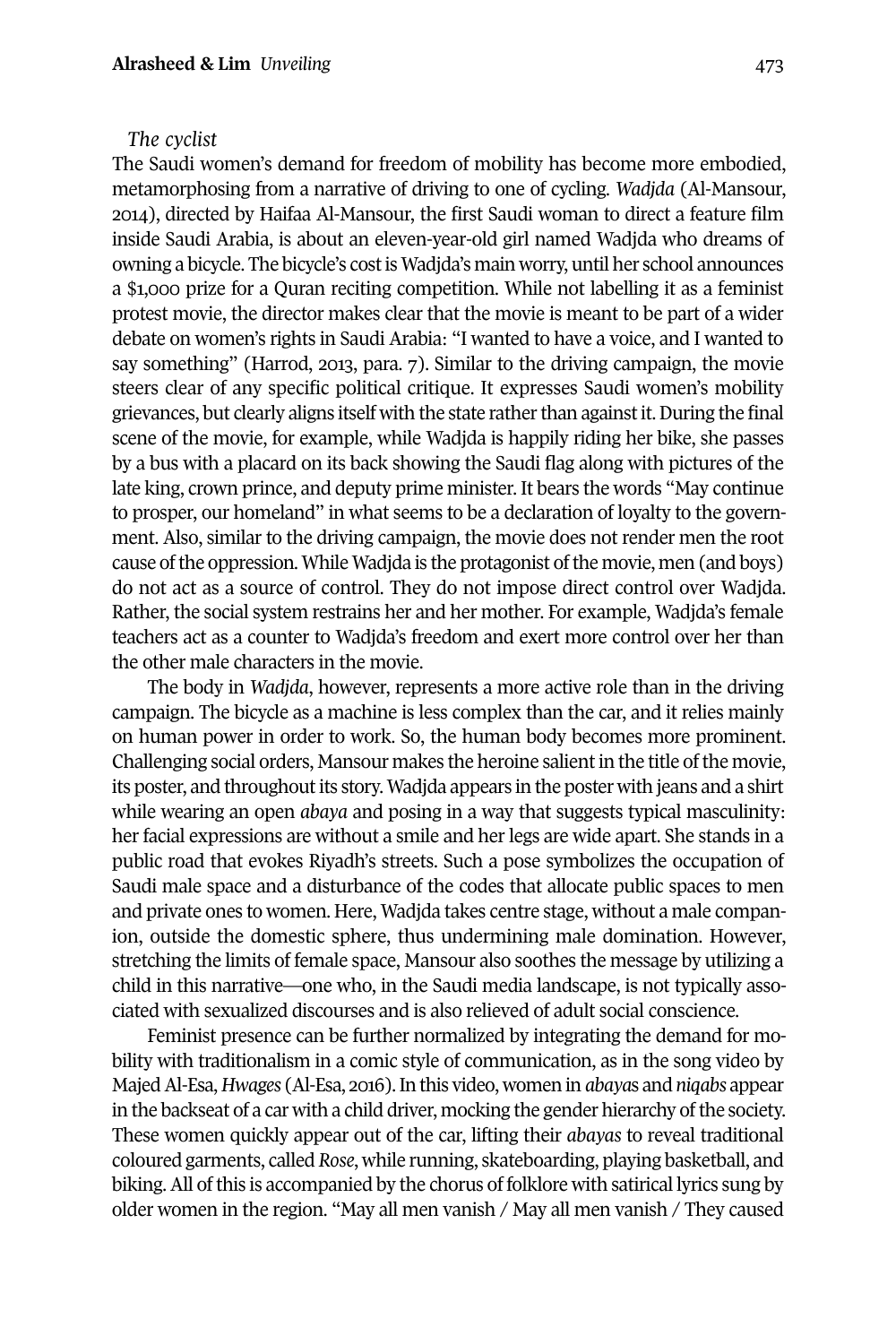us psychological illnesses / They caused us psychological illnesses." The feminist view adopted in the video ascribes patriarchal roots to "men." The two men in the video wave fingers at the women to threaten, restrict, and stop them. They also continually show off their own privilege by flying and driving without guardians and holding political offices.

One trope worth noting in this video is the linkage between the nostalgic, through traditional clothing and music, and the attempts to rebuild such a past using untraditional female roles; women in their traditional clothing are not cooking or nurturing their families but instead skateboarding, biking, and playing basketball. The usage of feminist folklore lyrics also demonstrates an attempt to localize feminism and portray it as a familiar social trope rather than a Western imposed ideology.

#### *The walker*

In April 2017, a number of short video clips showing women walking surfaced online. These clips contained footage of Saudi women campaigners who had filmed themselves silently walking in the street without male guardians as part of their fight to drive (Roberts, 2017). Some of these videos emerged on social media with the hashtag #resistancebywalking in Arabic and English. Silent walking, a new form of resistance employed by female activists in this 2017 protest, explicitly demonstrates the centrality of the body in Saudi women's activism. Female bodies do not habitually appear in the public streets of Riyadh and other Saudi cities. If there is a body in the public space, it is masculine; and the body in the private sphere is feminine. Walking is symbolic of women taking part in a practice that is usually associated with males. By "entering the public realm women seem to be bringing with them a principle of reality into this sphere, namely the necessities which originate with having a body … [which] have no place in the public" (Benhabib, 1993, p. 98).

The silence of the activists while walking was an aesthetic expression but also symbolic on two levels. Accompanied by the activists' fixed look toward their cellphone cameras (thus their viewers), the silence had an emotive force in both delivering the anger of the activists and highlighting the absurdity of the restrictions placed on women. It seemed as if there were no need for words to justify the obvious right of women to mobilize; the silence also had the discursive function of interrupting, pausing, and creating a gap in the noise and contention surrounding women's rights in the Kingdom, which may have suppressed local women's voices. This silence ironically opens space for women to speak up and make their voices heard.

The silence of the walking was followed by online commotion, so to speak. Here online spaces functioned as extensions of the offline. Many women, including the activists themselves, reacted and expressed their opinions on the new movement. Using the handle @ms\_freespeech, Mariam Alhubail, the campaign organizer, tweeted: "We want to encourage women to go out alone for a walk or to do their daily tasks and reject the idea men take care of these tasks" (cited in Roberts, 2017, n.p.). In another tweet, she added, "I walk alone. Until we have the streets again" (cited in Roberts, 2017, n.p.). Other women followed suit. A tweet from Ms Saffaa (@MsSaffaa) stated, "Everyday acts of resistance. #Saudi women walking everywhere since driving and peaceful protests are banned" (Saffaa, 2017). Meanwhile, Manahel Aloatibi @1994\_the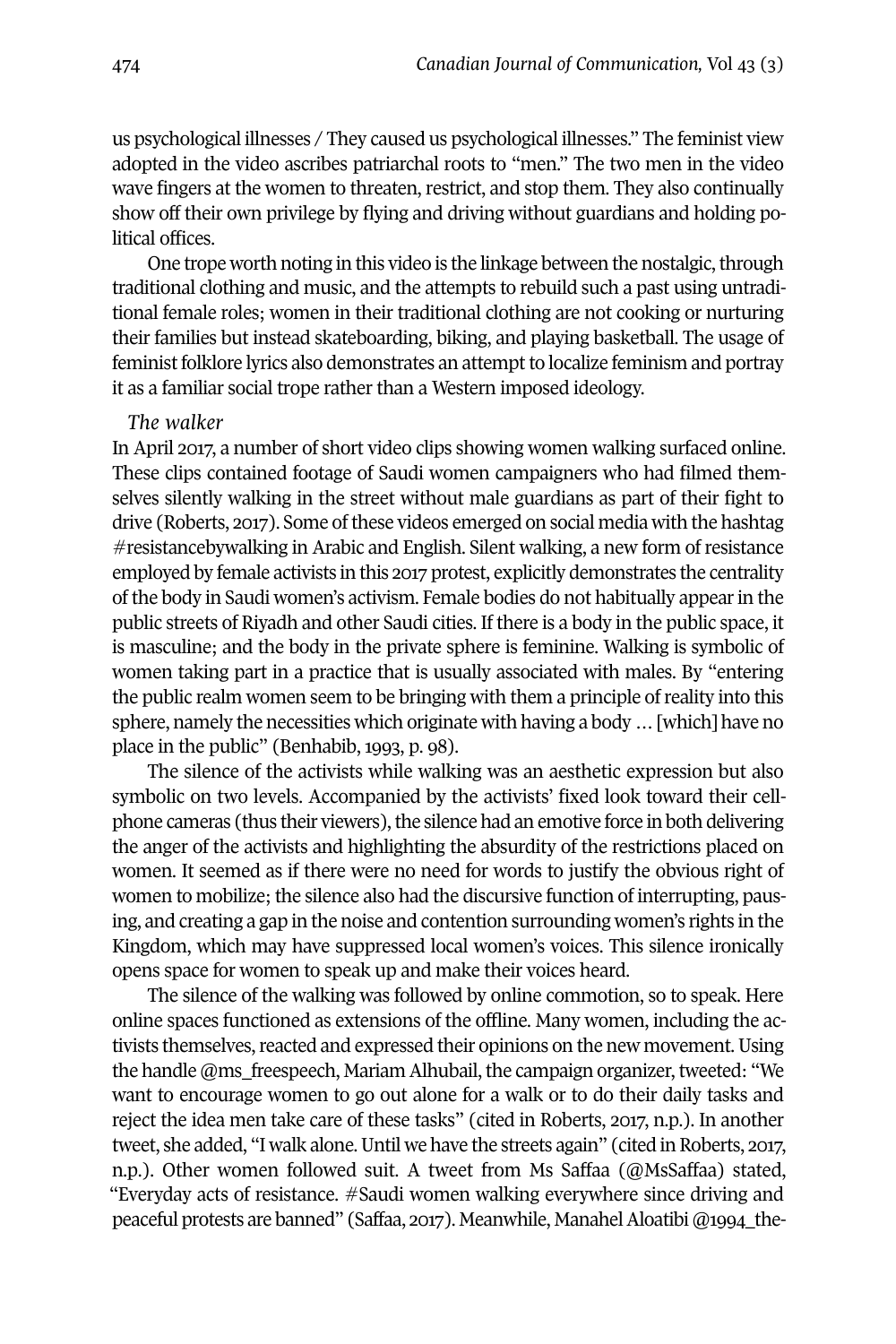freedom tweeted, "They don't mind me crossing the streets on foot. What matters to them is that I shouldn't drive and that I don't become my own guardian" (translated from Arabic) (Aloatibi, 2017).

What speaks volumes from this online action is not the tweets themselves, but the fact that these women activists curated a site for their bodies to act together. By posting their videos and tweets in concert, they created "the *polis*" for the "space of appearance" (Arendt, 1958) where one appeared to others as others appeared to one. The curated social media space was then made political by the capacity of these women to act together for a public political purpose, which is what Hannah Arendt (1958) calls power. Bodies online and offline, together they turned "an invisible resistance into a visual spectacle" and converted "grievances into a display of collective power" (Lim, 2018, p. 126).

## **Conclusion**

Technological lenses may lead to a skewed reading of society as they acutely centre on the characteristics and features of the associated technology, overshadowing more complex issues related to culture, politics, and social dynamics. Moreover, they tend to erase historical contexts and, subsequently, render human agency invisible. This article repositions women, their acts, and their agency from the margin to the centre in an analysis of Saudi women's movements. Following Colombian scholar Jesús Martín-Barbero, in this article the Saudi women are read as "active, intelligent, and tactical beings who are fully capable of disrupting, subverting, resisting, and appropriating media processes and messages" (cited in Richardson, 1994, p. 1).

Steering away from technological utopianism as well as an Orientalist framework, this article offers a nuanced, historically grounded reading of Saudi's women's movements by privileging the histories, voices, and bodies of the Saudi women and centrally incorporating them into the analysis. Historicizing the movements not only reveals different nuances of Saudi women's movements, it also demonstrates how different discourses inscribe, transform, and reinforce the formation and trajectory of Saudi feminism. In highlighting and recognizing the heterogeneity of Saudi feminism, we identify legal, political, cultural, and Islamic feminisms and ascertain how these different ways of knowing and modes of engagement become a resource for Saudi women's movements. And, lastly, the analysis of the movement's performance in this article has not only highlighted the potency and efficacy of the body in Saudi women's movements—which has become even more prominent with the development of the movement—but it also brings out the social, political and gender dimensions of the movements. Beyond the Saudi women's movements, the analytical and intervening repertoires—*historicization*, *heterogeneity*, and *corporeality*—are important in facilitating a richer, more nuanced, and more contextual understanding of revolutionary and feminist practices, not only in the MENA region, but also elsewhere in the world.

## **Notes**

<span id="page-14-1"></span><span id="page-14-0"></span>1. Examples include Breuer & Groshek, 2014; Frangonikolopoulos & Chapsos, 2014; Soengas-Pérez, 2013.

2. *Abaya* is a simple, loose over-garment worn by some women in parts of the Muslim world, including the Middle East and North Africa. A traditional *abaya* is black and covers the whole body except the head, feet, and hands. It is sometimes worn with *niqab*, a face veil covering all but the eyes.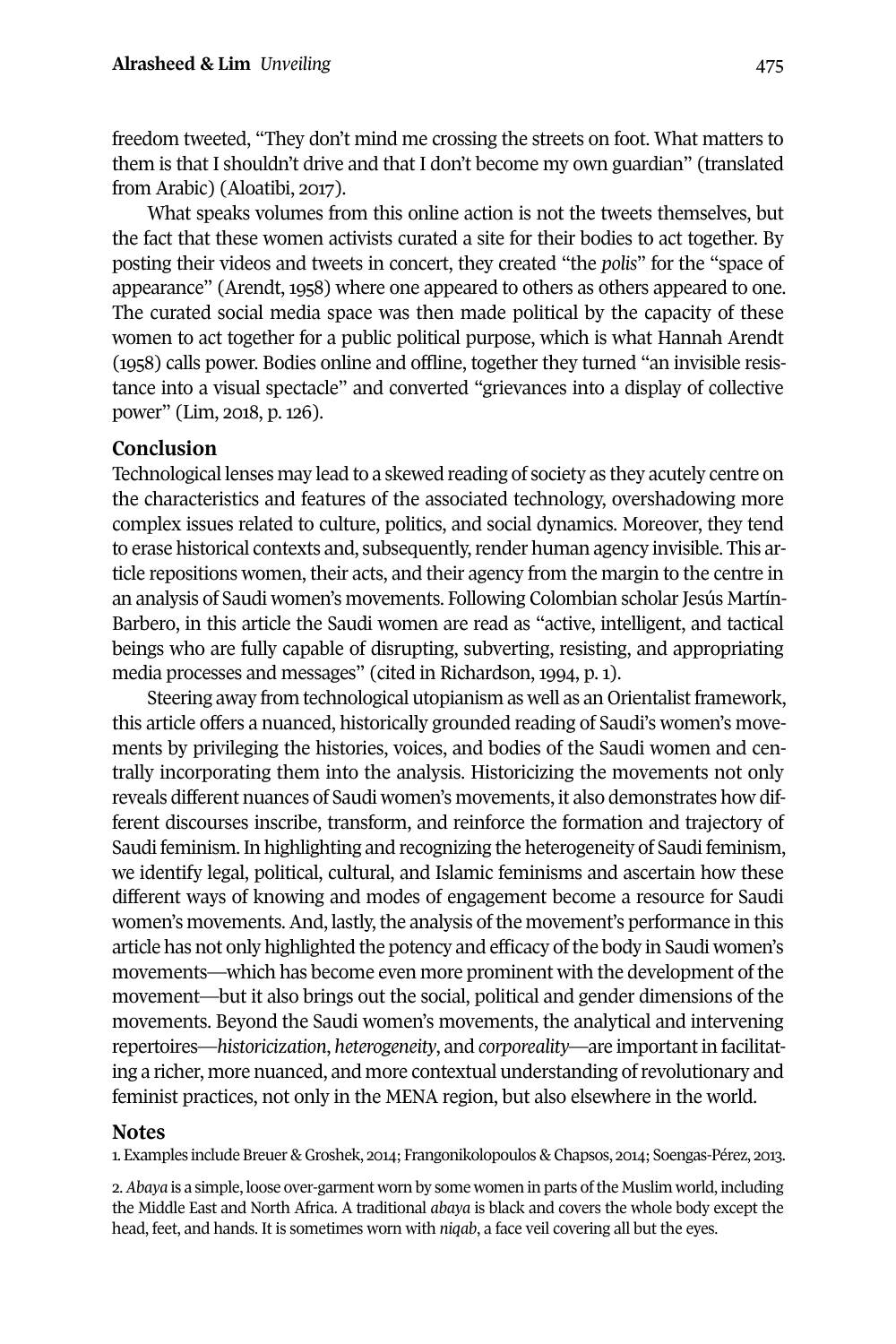<span id="page-15-0"></span>3. The Sahwa (meaning the awakening) is a political religious movement that gained its momentum in the 1990s. It was a fusion of both Wahhabi and the Muslim Brotherhood movements and mainly calls for a return to the tradition of prophet Muhammad and his companions. For more on the Sahwa, see Lacroix (2011).

<span id="page-15-1"></span>4. Founded by Mohammed Ibn Al-Wahhab (1703–1792), Wahhabism is an Islamic doctrine and religious movement attempting to restore pure monotheistic worship or *tahwid* in Islam. It stresses the absolute sovereignty of God and advocates a return to the purity of the first-generation Islam, the s*alaf*. It also rejects any reliance on the intercession of the Prophet Mohammed and denounces pilgrimages to saints' tombs. Today, Wahhabi teachings are the official, state-sponsored form of Sunni Islam in Saudi Arabia.

<span id="page-15-2"></span>5. According to an article published in January 2015 in *Le Journal de Montréal* (Maher, 2015), Morin was still held in Saudi Arabia. By the time of writing of this article, there is no further update on her story.

#### **References**

- Agarwal, Nitin, Lim, Merlyna, & Wigand, Rolf T. (2011). Collective action theory meets the blogosphere: A new methodology. In S. Fong, *Networked Digital Technologies* (pp. 224–239). Berlin/Heidelberg: Springer.
- Agarwal, Nitin, Lim, Merlyna, & Wigand, Rolf T. (2012). Online collective action and the role of social media in mobilizing opinions: A case study on women's right-to-drive campaigns in Saudi Arabia. In C.G. Reddick & S.K. Aikins, *Web 2.0 technologies and democratic governance*  (pp. 99–123). New York, NY: Springer.
- Ahmed, Leila. (1982). Western ethnocentrism and perceptions of the harem. *Feminist Studies*, *8*(3), 521–534.
- Aloatibi, Manahel. (2017, March 28). *They don't mind me crossing the streets on foot. What matters to them is that I shouldn't drive and that I don't become my own guardian* [Tweet]. URL: [https://twitter.com/1994\\_thefreedom/status/846740678356946944](https://twitter.com/1994_thefreedom/status/846740678356946944) [January 26, 2018].
- *Al Arabiya News*. (2008, January 30). Saudi woman defies driving ban and dies. URL: [http://english](http://english.alarabiya.net/articles/2008/07/07/52699.html)  [.alarabiya.net/articles/2008/07/07/52699.html](http://english.alarabiya.net/articles/2008/07/07/52699.html) [January 26, 2018].
- Al Fassi, Hatoon Ahwad. (2016). Saudi women and Islamic discourse, selected examples of Saudi feminisms. *Hawwa*, *14*, 187–206.
- Al Omran, Ahmed. (2011, June 19). "A historical moment": The Saudi women challenging a government by driving. *NPR.* URL: [https://www.npr.org/sections/thetwo-way/2011/06/19](https://www.npr.org/sections/thetwo-way/2011/06/19/137271964/a-historical-moment-the-saudi-women-challenging-a-government-by-driving)  [/137271964/a-historical-moment-the-saudi-women-challenging-a-government-by-driving](https://www.npr.org/sections/thetwo-way/2011/06/19/137271964/a-historical-moment-the-saudi-women-challenging-a-government-by-driving)  [January 26, 2018].
- Al Tamimi, Jumana. (2012, June 4). Saudi women first flouted driving ban in 1990. *GulfNews*. URL: [http://gulfnews.com/news/gulf/saudi-arabia/saudi-women-first-flouted-driving-ban-in](http://gulfnews.com/news/gulf/saudi-arabia/saudi-women-first-flouted-driving-ban-in-1990-1.1031167)  [-1990-1.1031167](http://gulfnews.com/news/gulf/saudi-arabia/saudi-women-first-flouted-driving-ban-in-1990-1.1031167) [January 26, 2018].
- Al-Dosari, Hala. (2011, June 16). Saudi women drivers take the wheel on June 17. *Aljazeera.* URL: [http://](http://www.aljazeera.com/indepth/opinion/2011/06/201161694746333674.html)  [www.aljazeera.com/indepth/opinion/2011/06/201161694746333674.html](http://www.aljazeera.com/indepth/opinion/2011/06/201161694746333674.html) [January 26, 2018].
- Al-Dosari, Hala. (2016, October 7). Saudi Arabia's male-guardianship laws treat women as secondclass citizens. *The Guardian*. URL: [http://www.theguardian.com/commentisfree/2016/oct](http://www.theguardian.com/commentisfree/2016/oct/07/saudi-arabia-women-rights-activists-petition-king)  [/07/saudi-arabia-women-rights-activists-petition-king](http://www.theguardian.com/commentisfree/2016/oct/07/saudi-arabia-women-rights-activists-petition-king) [January 26, 2018].
- Al-Rasheed, Madawi. (2013). *A most masculine state: Gender, politics and religion in Saudi Arabia*. Cambridge, UK: Cambridge University Press.
- Al-Sharif, M. (2017). *Daring to drive: A Saudi woman awakening.* New York, NY: Simon & Schuster.
- Al-Sudairy, Hend T. (2017). *Modern woman in the Kingdom of Saudi Arabia: Rights, challenges and achievements*. Newcastle upon Tyne, UK: Cambridge Scholars Publishing.
- Algofaily, Fahad. (2016, March 10). 14 new publications by "Researchers" at the Riyadh Book Fair. *Twasul.* URL:<http://twasul.info/380260/>[January 26, 2018].
- Alrasheed, Ghadah. (2017). *Tweeting towards utopia: Technological utopianism and academic discourse on political movements in the Middle East and North Africa* [Doctoral thesis]. Ottawa, ON: Carleton University.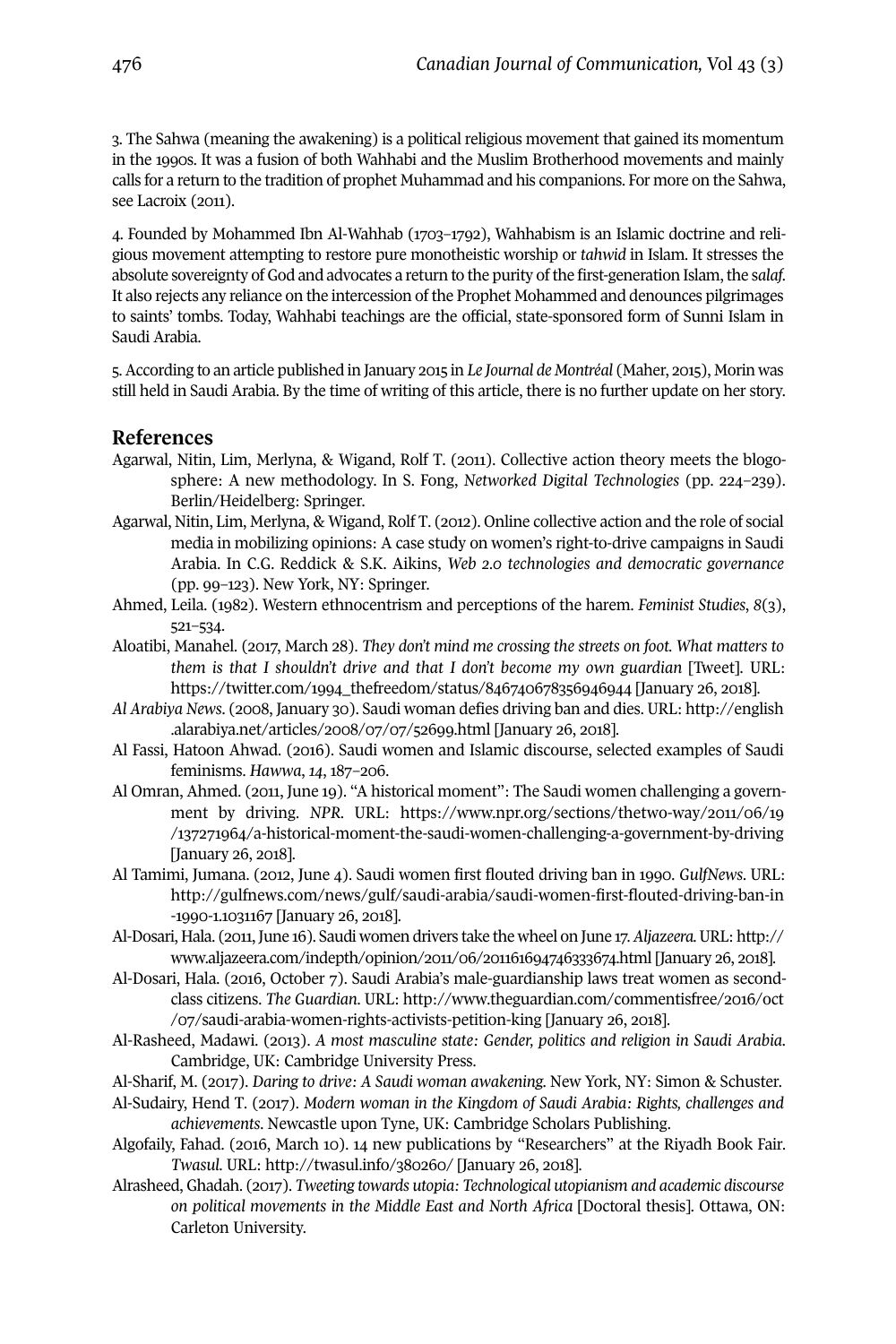#### **Alrasheed & Lim** *Unveiling* 477

- Al-Esa, Majed (2016, December 23). *Hwages* [Video file]. URL: [https://www.youtube.com/watch?v](https://www.youtube.com/watch?v=1rUn2j1hLOo)  [=1rUn2j1hLOo](https://www.youtube.com/watch?v=1rUn2j1hLOo) [January 26, 2018].
- Al-Mansour, Haifaa (2014, January 14). *Wadjda* [Video file]. URL: [https://www.youtube.com](https://www.youtube.com/watch?v=OB0P_zctVcI)  [/watch?v=OB0P\\_zctVcI](https://www.youtube.com/watch?v=OB0P_zctVcI) [January 26, 2018].
- Ambah, Faiza Saleh. (2005, December 7). Saudi women recall a day of driving. *Christian Science Monitor*. URL:<https://www.csmonitor.com/2005/1207/p06s02-wome.html>[January 26, 2018]. Aminah. (2018). *Aminah*. URL:<http://www.aminah.org>[January 26, 2018].
- Arendt, Hannah. (1958). *The human condition*. Chicago, IL: University of Chicago Press.
- Bahethat. (2017). Vision, mission, and goals. *Bahethat.* URL:<http://bahethat.com/about>[January 26, 2018].
- BBC News. (2009, March 5). Saudi Arabia woman driver arrested. *BBC News*. URL: [http://news.bbc](http://news.bbc.co.uk/2/hi/middle_east/7925941.stm)  [.co.uk/2/hi/middle\\_east/7925941.stm](http://news.bbc.co.uk/2/hi/middle_east/7925941.stm) [January 26, 2018].
- Benhabib, Seyla. (1993). Feminist theory and Hannah Arendt's concept of public space. *History of the Human Sciences 6*(2), 97–114.
- Bogard, William. (1996). *The simulation of surveillance: Hypercontrol in telematic societies*. Cambridge, UK: Cambridge University Press.
- Breuer, Anita, & Groshek, Jacob. (2014). Online media and offline empowerment in post-rebellion Tunisia: An analysis of Internet use during democratic transition. *Journal of Information Technology & Politics*, *11*(1), 25–44.
- Butler, Judith. (1997). *Excitable speech: A politics of the performative*. New York, NY: Routledge.
- Calamur, Khrisnadev. (2017, September 26). Saudi women may get driver's licenses—with some major caveats. *The Atlantic*. URL: [https://www.theatlantic.com/international/archive/2017](https://www.theatlantic.com/international/archive/2017/09/saudi-women-drivers/541167)  [/09/saudi-women-drivers/541167/](https://www.theatlantic.com/international/archive/2017/09/saudi-women-drivers/541167) [January 26, 2018].
- Chaudry, Irfan. (2014). #Hashtags for change: Can Twitter promote social progress in Saudi Arabia. *International Journal of Communication*, *8*, 943–961.
- CNN (2017, January 16). The Saudi women afraid to go home [Video file]. *YouTube.* URL: <https://www.youtube.com/watch?v=oT82Cjr6Zk0>[January 26, 2018].
- Collins, Patricia Hill. (1991). *Black Feminist thought: Knowledge, consciousness, and the politics of empowerment*. London, UK: Routledge.
- Danforth, Loring M. (2016). *Crossing the Kingdom: Portrait of Saudi Arabia*. Berkeley, CA: University of California Press.
- Deb, Basuli. (2016). Cutting across imperial feminisms toward transnational feminist solidarities. *Meridians: Feminism, Race, Transnationalism*, *13*(2), 164–188.
- Doaiji, Nora. (2017). *Saudi women's online activism: One year of the "I Am My Own Guardian" campaign* (Issue Paper No. #11). Washington, DC: Arab Gulf States Institute in Washington. URL: [http://www.agsiw.org/wp-content/uploads/2017/10/Doaiji\\_Saudi-Guardianship-](http://www.agsiw.org/wp-content/uploads/2017/10/Doaiji_Saudi-Guardianship-System_ONLINE.pdf)[System\\_ONLINE.pdf](http://www.agsiw.org/wp-content/uploads/2017/10/Doaiji_Saudi-Guardianship-System_ONLINE.pdf) [January 26, 2018].
- Dowd, Maureen. (2002, November 17). Driving while female. *The New York Times*. URL: <https://www.nytimes.com/2002/11/17/opinion/>[January 26, 2018].
- Eltahawy, Mona. (2012, April 23). Why do they hate us? *Foreign Policy*. URL: [https://foreignpolicy.com](https://foreignpolicy.com/2012/04/23/why-do-they-hate-us)  [/2012/04/23/why-do-they-hate-us/](https://foreignpolicy.com/2012/04/23/why-do-they-hate-us) [January 26, 2018].
- Esseghaier, Mariam. (2012, May 12). *"Tweeting out a tyrant": Social media and the Tunisian revolution.* URL: [http://wi.mobilities.ca/tweeting-out-a-tyrant-social-media-and-the-tunisian-revolution/](http://wi.mobilities.ca/tweeting-out-a-tyrant-social-media-and-the-tunisian-revolution) [January 26, 2018].
- Farrell, Jeff. (2017, September 22). Saudi Arabia's ban on women driving must remain because they "lack the intellect" of men, says leading cleric. *The Independent*. URL: [http://www](http://www.independent.co.uk/news/world/middle-east/saudi-arabia-woman-driving-ban-remain-lack-intellect-men-sexism-sheikh-saad-al-hajari-islamic-leader-a7960501.html)  [.independent.co.uk/news/world/middle-east/saudi-arabia-woman-driving-ban-remain-lack](http://www.independent.co.uk/news/world/middle-east/saudi-arabia-woman-driving-ban-remain-lack-intellect-men-sexism-sheikh-saad-al-hajari-islamic-leader-a7960501.html)  [-intellect-men-sexism-sheikh-saad-al-hajari-islamic-leader-a7960501.html](http://www.independent.co.uk/news/world/middle-east/saudi-arabia-woman-driving-ban-remain-lack-intellect-men-sexism-sheikh-saad-al-hajari-islamic-leader-a7960501.html) [January 26, 2018].
- Fisher, Max. (2011, June 7). Could women's rights finally improve in Saudi Arabia? *The Atlantic*. URL: [https://www.theatlantic.com/international/archive/2011/06/could-womens-rights](https://www.theatlantic.com/international/archive/2011/06/could-womens-rights-finally-improve-in-saudi-arabia/240041/)[finally-improve-in-saudi-arabia/240041/](https://www.theatlantic.com/international/archive/2011/06/could-womens-rights-finally-improve-in-saudi-arabia/240041/) [January 26, 2018].
- Fisher, Max. (2013, October 25). Saudi women set to drive in protest and to show their rising clout. *Washington Post*. URL: [https://www.washingtonpost.com/news/worldviews/wp/2013/10](https://www.washingtonpost.com/news/worldviews/wp/2013/10/25/saudi-women-set-to-drive-in-protest-and-to-show-their-rising-clout/)  [/25/saudi-women-set-to-drive-in-protest-and-to-show-their-rising-clout/](https://www.washingtonpost.com/news/worldviews/wp/2013/10/25/saudi-women-set-to-drive-in-protest-and-to-show-their-rising-clout/) [January 26, 2018].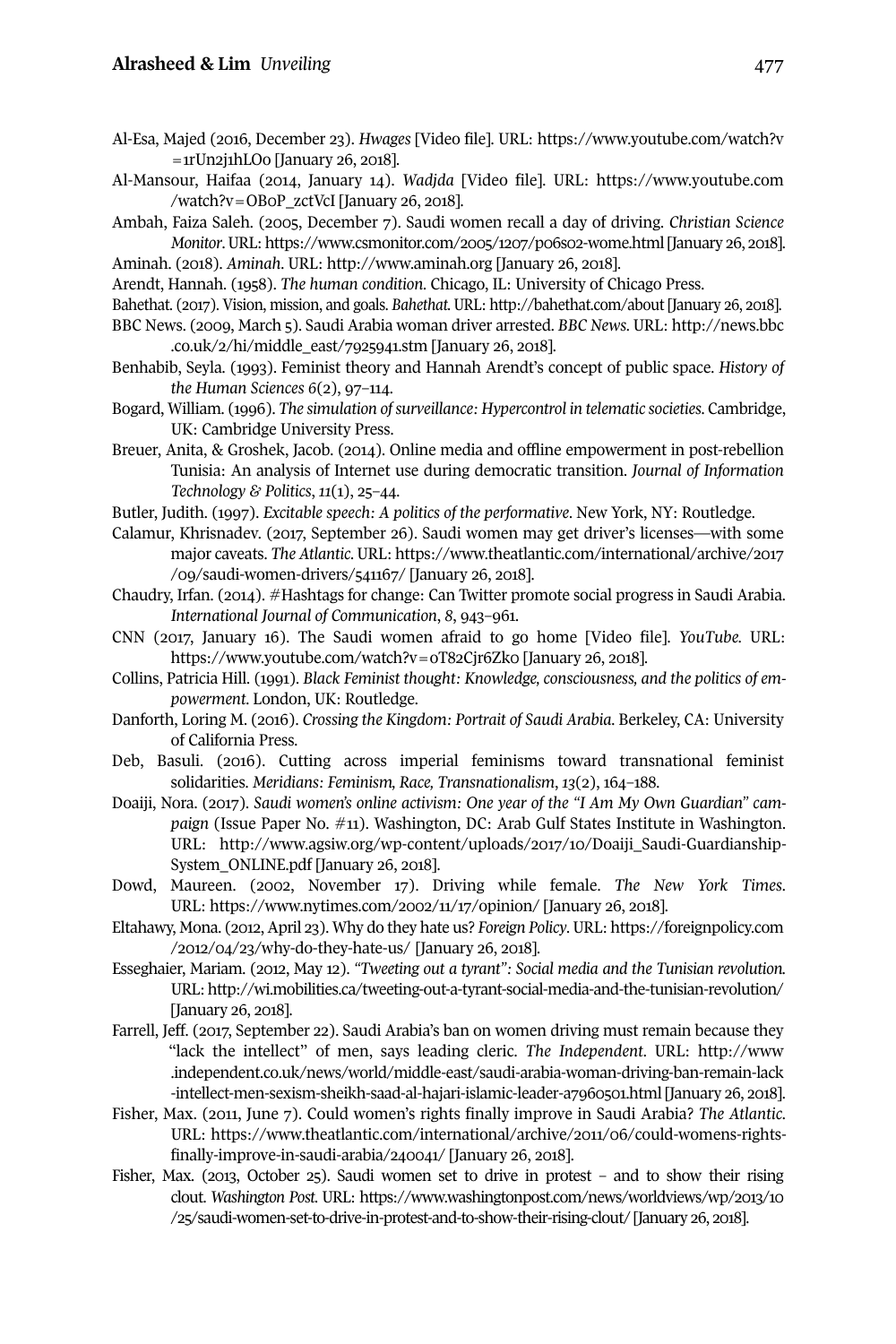Frangonikolopoulos, Christos A., & Chapsos, Ioannis. (2012). Explaining the role and the impact of the social media in the Arab Spring. *Global Media Journal: Mediterranean Edition*, *7*(2), 10–20.

Fuchs, Christian. (2012). Social media, riots, and revolutions. *Capital & Class*, *36*(3), 383–391.

- Fuist, Todd Nicolas. (2014). The dramatization of beliefs, values, and allegiances: Ideological performers among social movement groups and religious organizations. *Social Movement Studies: Journal of Social, Cultural, and Political Protest*, *13(*4), 427–442.
- Giglio, Mike. (2011, January 15). Tunisia protests: The Facebook revolution. *The Daily Beast*. URL: [https://www.thedailybeast.com/articles/2011/01/15/tunisa-protests-the-facebook](https://www.thedailybeast.com/articles/2011/01/15/tunisa-protests-the-facebook-revolution)  [-revolution](https://www.thedailybeast.com/articles/2011/01/15/tunisa-protests-the-facebook-revolution) [January 26, 2018].

Goffman, Erving. (1959). *The presentation of self in everyday life*. New York, NY: Anchor Books.

- Haraway, Donna. (1992). *Simians, cyborgs, and women: The reinvention of nature.* New York, NY: Routledge.
- Harrod, Horatia. (2013, July 19). Haifaa al-Mansour: I wanted to have a voice. *The Telegraph.* URL: [http://www.telegraph.co.uk/culture/film/starsandstories/10183258/Haifaa-al-Mansour-I](http://www.telegraph.co.uk/culture/film/starsandstories/10183258/Haifaa-al-Mansour-I-wanted-to-have-a-voice.html)  [-wanted-to-have-a-voice.html](http://www.telegraph.co.uk/culture/film/starsandstories/10183258/Haifaa-al-Mansour-I-wanted-to-have-a-voice.html) [January 26, 2018].
- Hijazi, Basma. (2014). Saudi feminist movement and conflict of ideologies. *Altagreer*. URL: <http://bit.ly/1tSWq7I>[January 26, 2018].
- hooks, bell. (1984). *Feminist theory: From margin to center*. Cambridge, MA: South End Press.
- Horn, Jessica. (2013). *Gender and social movements overview report*. Brighton, UK: Institute of Development Studies.
- HRW. (2013, June 17). Saudi Arabia: Activists convicted for answering call for help. *Human Rights Watch.* URL: [https://www.hrw.org/news/2013/06/17/saudi-arabia-activists-convicted-answering](https://www.hrw.org/news/2013/06/17/saudi-arabia-activists-convicted-answering-call-help)  [-call-help](https://www.hrw.org/news/2013/06/17/saudi-arabia-activists-convicted-answering-call-help) [January 26, 2018].
- Hyde, Justin. (2011, May 26). *Saudi women launch online fight against driving ban.* URL: [https://jalopnik](https://jalopnik.com/5805870/saudi-women-launch-online-fight-against-driving-ban)  [.com/5805870/saudi-women-launch-online-fight-against-driving-ban](https://jalopnik.com/5805870/saudi-women-launch-online-fight-against-driving-ban) [January 26, 2018].
- IBP Inc. (2015). *Kingdom of Saudi Arabia criminal laws, regulations and procedures handbook— Strategic information, regulations, procedures*. Washington, DC: IBP.
- Jamjoom, Mohammed. (2011, June 20). Saudi women defy driving ban. *CNN.* URL: [http://edition](http://edition.cnn.com/2011/WORLD/meast/06/17/)  [.cnn.com/2011/WORLD/meast/06/17/](http://edition.cnn.com/2011/WORLD/meast/06/17/) [January 26, 2018].
- Jenkins, Henry. (2006). *Convergence culture: Where old and new media collide*. New York, NY: NYU Press.
- Jones, James. (2016). Saudi Arabia Uncovered [Film]. *PBS.* URL: [https://www.pbs.org/wgbh](https://www.pbs.org/wgbh/frontline/film/saudi-arabia-uncovered/)  [/frontline/film/saudi-arabia-uncovered/](https://www.pbs.org/wgbh/frontline/film/saudi-arabia-uncovered/) [January 26, 2018].
- Kalin, Stephen, & Bayoumy, Yara. (2017, September 27). Saudi king decrees women be allowed to drive. *Reuters*. URL: [https://www.reuters.com/article/us-saudi-women-driving/saudi-king](https://www.reuters.com/article/us-saudi-women-driving/saudi-king-issues-decree-allowing-women-to-drive-state-media-idUSKCN1C12SB)[issues-decree-allowing-women-to-drive-state-media-idUSKCN1C12SB](https://www.reuters.com/article/us-saudi-women-driving/saudi-king-issues-decree-allowing-women-to-drive-state-media-idUSKCN1C12SB) [January 26, 2018].
- Kirk, Mimi. (2017, September 29). The real reason Saudi Arabia is letting women drive. *CityLab.* URL: [https://www.citylab.com/transportation/2017/09/the-real-reason-saudi-arabia-is-letting](https://www.citylab.com/transportation/2017/09/the-real-reason-saudi-arabia-is-letting-women-drive/541401/)[women-drive/541401/](https://www.citylab.com/transportation/2017/09/the-real-reason-saudi-arabia-is-letting-women-drive/541401/) [January 26, 2018].
- Kraidy, Marwan M. (2013). The body as medium in the digital age: Challenges and opportunities. *Communication and Critical/Cultural Studies*, *10*(2-3), 285–290.
- Kraidy, Marwan M. (2016). *The naked blogger of Cairo*. Cambridge, MA: Harvard University Press.
- Lacroix, Stéphane. (2011). *Awakening Islam*. Cambridge, MA: Harvard University Press.
- Lim, Merlyna. (2012). Life is local in the imagined global community: Islam and politics in the Indonesian blogosphere. *Journal of Media and Religion, 11*, 127–140.
- Lim, Merlyna. (2014). Seeing spatially: People, networks and movements in digital and urban spaces. *International Development Planning Review, 36*(1), 51–72.
- Lim, Merlyna. (2018). Roots, routes, and routers: Communications and media of contemporary social movements. *Journalism and Communication Monographs*, *20*(2), 92–136.
- Mackey, Robert. (2009, May 7). Saudis debate ban on women drivers. *New York Times.*  URL: [https://thelede.blogs.nytimes.com/2009/05/07/saudis-debate-ban-on-women-drivers/](https://thelede.blogs.nytimes.com/2009/05/07/saudis-debate-ban-on-women-drivers) [January 26, 2018].
- Maher, Isabelle. (2015, January 20). Nathalie Morin est toujours en Arabie Saoudite. *Le Journal de Montréal*. URL: [http://www.journaldemontreal.com/2015/01/20/nathalie-morin-est-toujours](http://www.journaldemontreal.com/2015/01/20/nathalie-morin-est-toujours-retenue-en-arabie-saoudite) [-retenue-en-arabie-saoudite](http://www.journaldemontreal.com/2015/01/20/nathalie-morin-est-toujours-retenue-en-arabie-saoudite) [January 26, 2018].